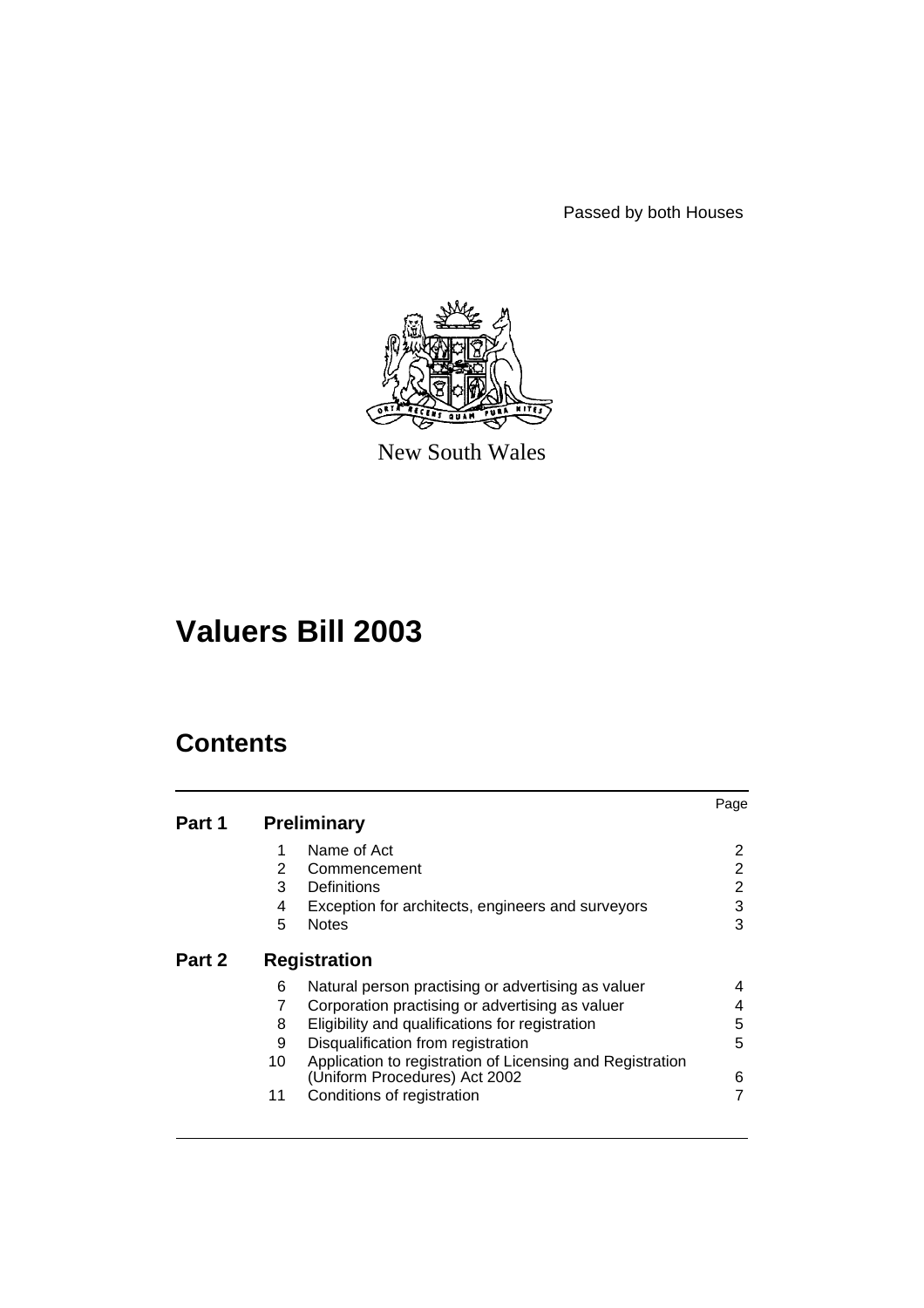#### **Contents**

|        |    |                                                              | Page |
|--------|----|--------------------------------------------------------------|------|
|        | 12 | Duration of registration                                     | 8    |
|        | 13 | Production of certificate of registration                    | 8    |
|        | 14 | Register                                                     | 8    |
|        | 15 | Cancellation of registration                                 | 8    |
|        | 16 | Clients to be informed of suspension, cancellation or        |      |
|        |    | conditions                                                   | 9    |
|        | 17 | Practice requirements                                        | 9    |
|        | 18 | Undertakings                                                 | 9    |
| Part 3 |    | <b>Complaints and disciplinary action</b>                    |      |
|        | 19 | Grounds for disciplinary action                              | 10   |
|        | 20 | Disciplinary action                                          | 10   |
|        | 21 | Decision to take no further action                           | 11   |
|        | 22 | Complaints                                                   | 11   |
|        | 23 | Show cause notice                                            | 11   |
|        | 24 | Power to suspend registration when show cause notice         |      |
|        |    | served                                                       | 12   |
|        | 25 | Inquiries and investigation                                  | 12   |
|        | 26 | Taking of disciplinary action                                | 13   |
|        | 27 | Recovery of monetary penalty                                 | 13   |
|        | 28 | Review of disciplinary action by ADT                         | 13   |
|        | 29 | Warning notices                                              | 13   |
|        | 30 | Return of suspended or cancelled certificate of registration | 14   |
| Part 4 |    | <b>Enforcement</b>                                           |      |
|        | 31 | Authorised officers                                          | 15   |
|        | 32 | Powers of entry, inspection etc                              | 15   |
|        | 33 | Power of authorised officer to obtain information, records   |      |
|        |    | and evidence                                                 | 16   |
|        | 34 | Obstruction etc of authorised officers                       | 17   |
|        | 35 | Taking possession of records to be used as evidence          | 17   |
|        | 36 | Search warrants                                              | 18   |
|        | 37 | Injunctions                                                  | 18   |
| Part 5 |    | <b>Miscellaneous</b>                                         |      |
|        | 38 | Disclosure of information                                    | 19   |
|        | 39 | Delegation                                                   | 20   |
|        | 40 | Service of notices                                           | 20   |
|        | 41 | Proceedings for offences                                     | 21   |
|        | 42 | Penalty notices                                              | 22   |
|        | 43 | Time for laying information                                  | 23   |
|        | 44 | Offences by corporations                                     | 23   |
|        | 45 | Repeals                                                      | 23   |
|        | 46 | Amendment of other Acts                                      | 24   |
|        |    |                                                              |      |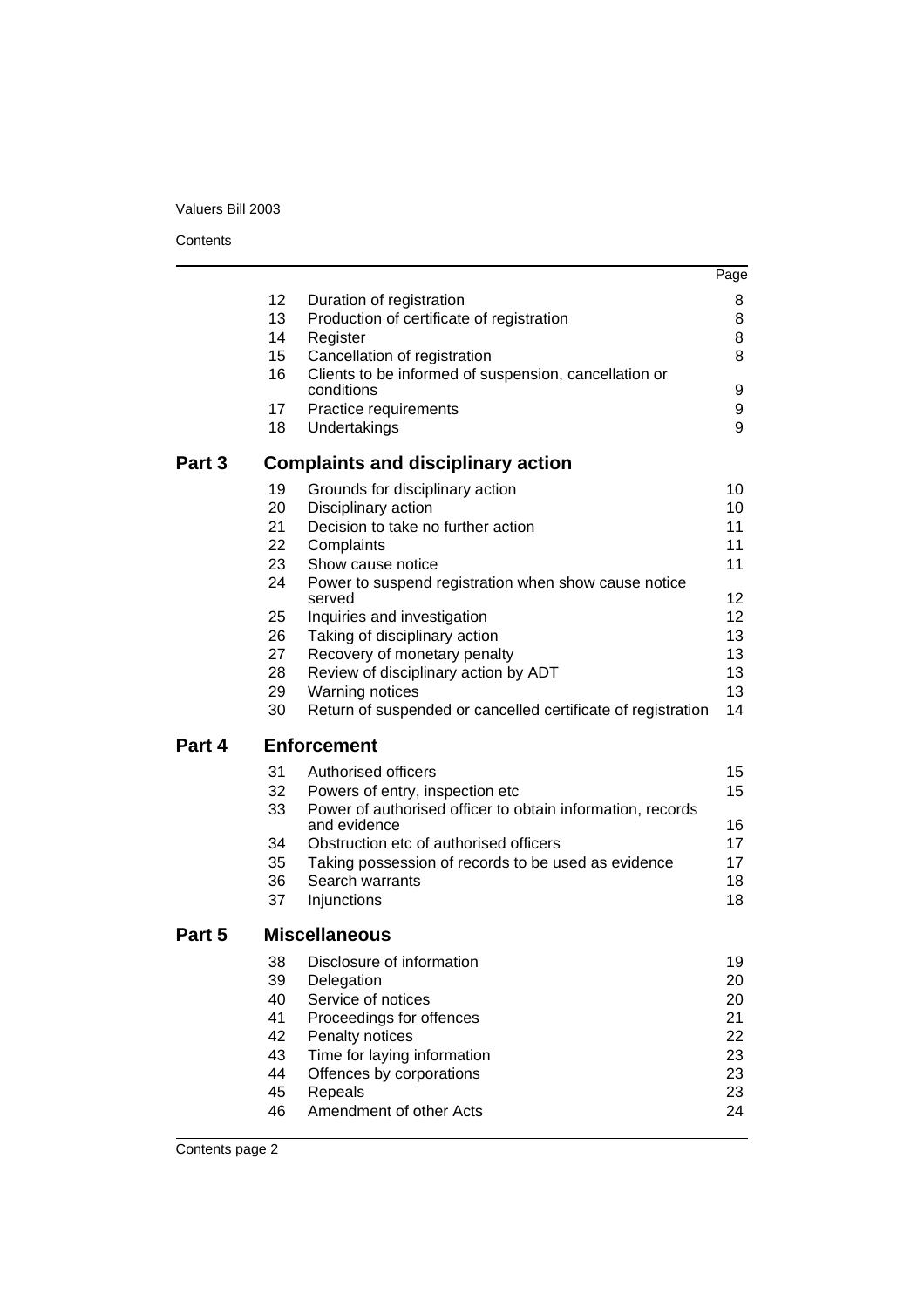#### **Contents**

|                  |                                     | Page |
|------------------|-------------------------------------|------|
| 47               | Savings and transitional provisions | 24   |
| 48               | Regulations                         | 24   |
| 49               | Review of Act                       | 24   |
| <b>Schedules</b> |                                     |      |
|                  | Amendment of other Acts             | 25   |
|                  | Savings and transitional provisions | 29   |

Contents page 3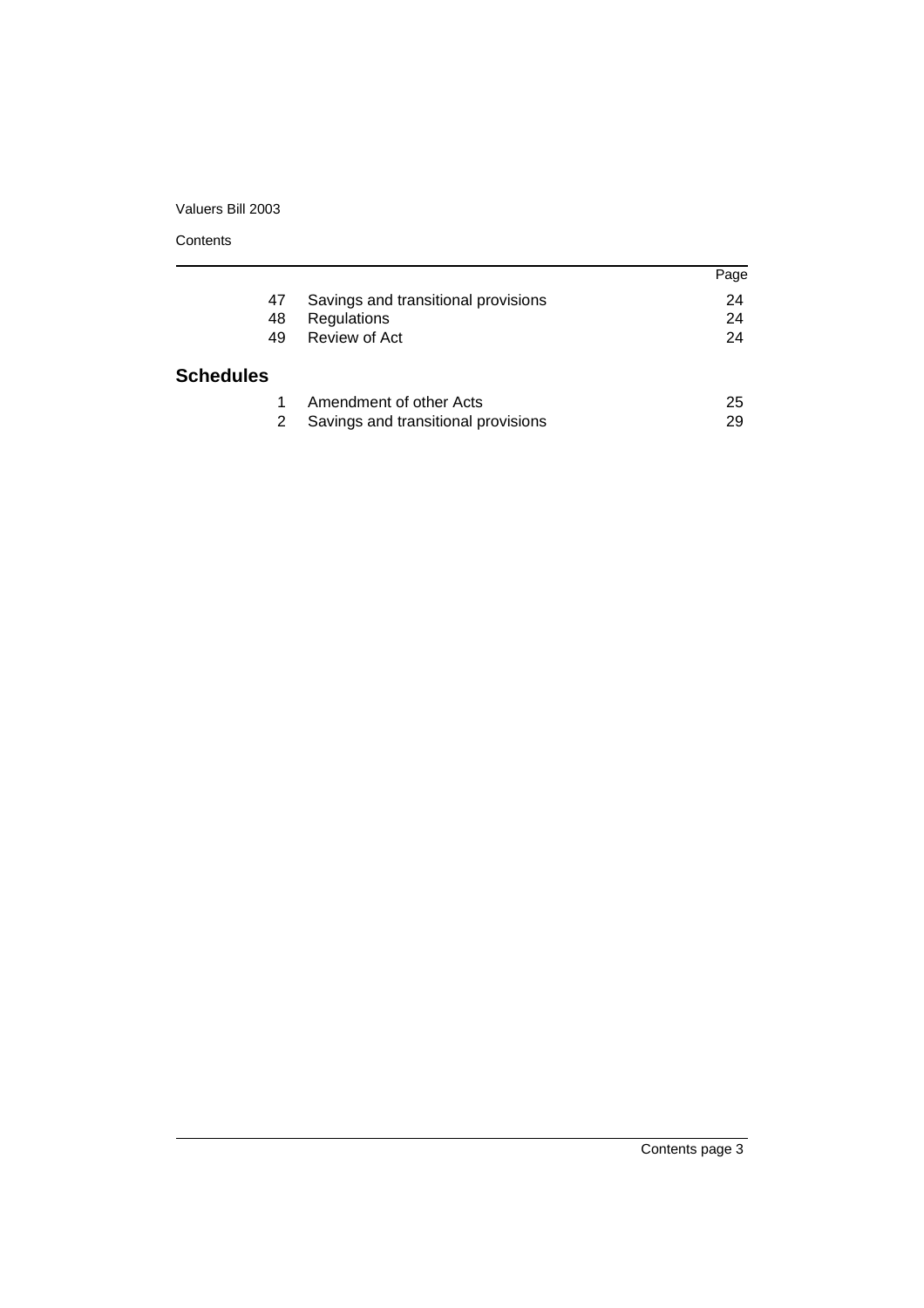*I certify that this PUBLIC BILL, which originated in the LEGISLATIVE ASSEMBLY, has finally passed the LEGISLATIVE COUNCIL and the LEGISLATIVE ASSEMBLY of NEW SOUTH WALES.*

> *Clerk of the Legislative Assembly. Legislative Assembly, Sydney, , 2003*



New South Wales

# **Valuers Bill 2003**

Act No , 2003

An Act to provide for the qualifications and regulation of valuers; to repeal the *Valuers Registration Act 1975*; and for other purposes.

*I have examined this Bill, and find it to correspond in all respects with the Bill as finally passed by both Houses.*

*Chairman of Committees of the Legislative Assembly.*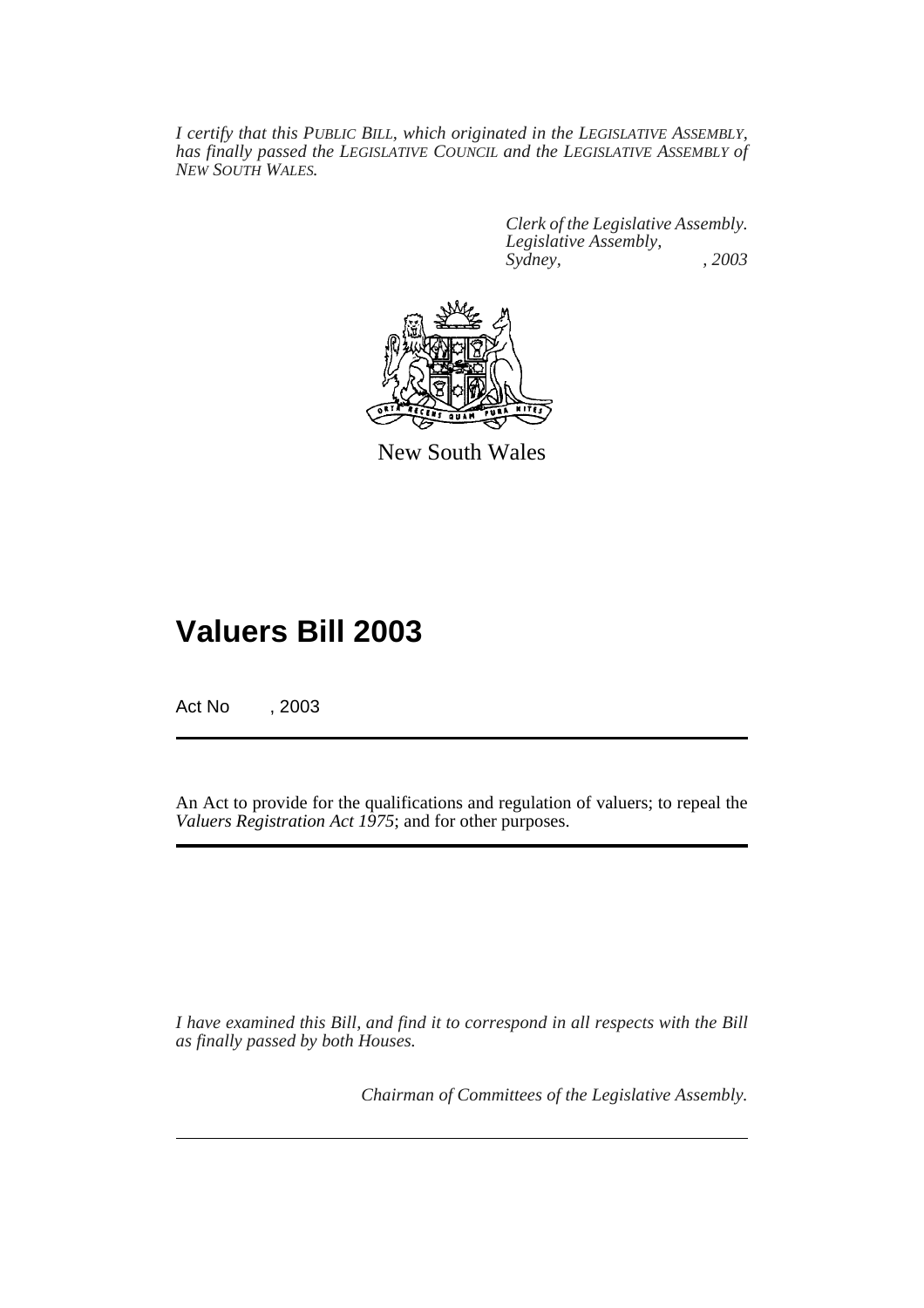| Clause 1 | Valuers Bill 2003 |
|----------|-------------------|
| Part 1   | Preliminary       |

**The Legislature of New South Wales enacts:**

# <span id="page-4-1"></span><span id="page-4-0"></span>**Part 1 Preliminary**

# **1 Name of Act**

This Act is the *Valuers Act 2003*.

# <span id="page-4-2"></span>**2 Commencement**

- (1) This Act commences on a day or days to be appointed by proclamation except as provided by subsection (2).
- (2) Schedule 1.6 and 1.15 commence on the commencement of Division 4 of Part 5 of the *Law Enforcement (Powers and Responsibilities) Act 2002*.

# <span id="page-4-3"></span>**3 Definitions**

In this Act:

*authorised officer* has the meaning given in Part 4 (Enforcement).

*corresponding law* means a law of another Australian jurisdiction that is declared by the Minister from time to time by order published in the Gazette to be a law that corresponds to this Act.

#### *Director-General* means:

- (a) the Commissioner for Fair Trading, Department of Commerce, or
- (b) if there is no such position in the Department of Commerce the Director General of that Department.

*disqualified person* means a person who is disqualified from registration as a valuer under section 9.

#### *property* means:

- (a) land (including any estate or interest in land), or
- (b) an exclusive right to the separate occupation of land or a building or part of a building (whether the right derives from the ownership of a share or interest in a body corporate or arising in some other way), or
- (c) an access licence under the *Water Management Act 2000*, or
- (d) any other property that is prescribed by the regulations as property for the purposes of this Act.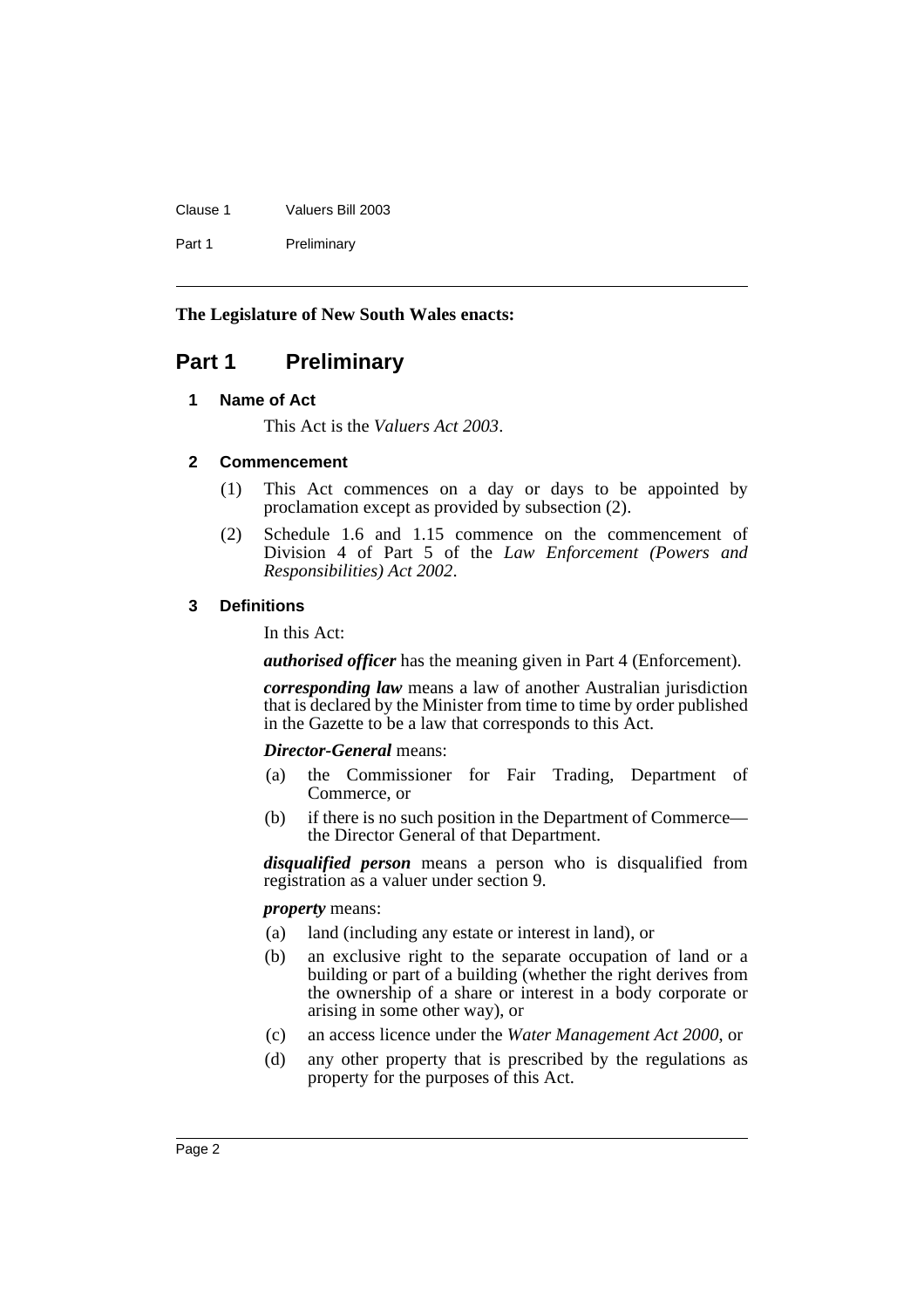| Valuers Bill 2003 | Clause 4 |
|-------------------|----------|
| Preliminary       | Part 1   |
|                   |          |

*Register* means the Register maintained under this Act.

*registered valuer* means a person registered under this Act as a valuer.

*valuer* means a person who values property for a fee or reward that is paid or payable either to the person or to a person (including the State or an instrumentality or agency of the State) who employs the person, whether in the capacity of employee or agent or in any other capacity.

#### <span id="page-5-0"></span>**4 Exception for architects, engineers and surveyors**

A person who carries out a valuation of property in the course of and incidentally to the performance of services as an architect, engineer, surveyor or quantity surveyor is not a valuer with respect to that valuation if any fee or reward paid or payable in respect of those services is wholly or principally attributable to the performance of services other than the carrying out of that valuation.

#### <span id="page-5-1"></span>**5 Notes**

Notes included in this Act do not form part of this Act.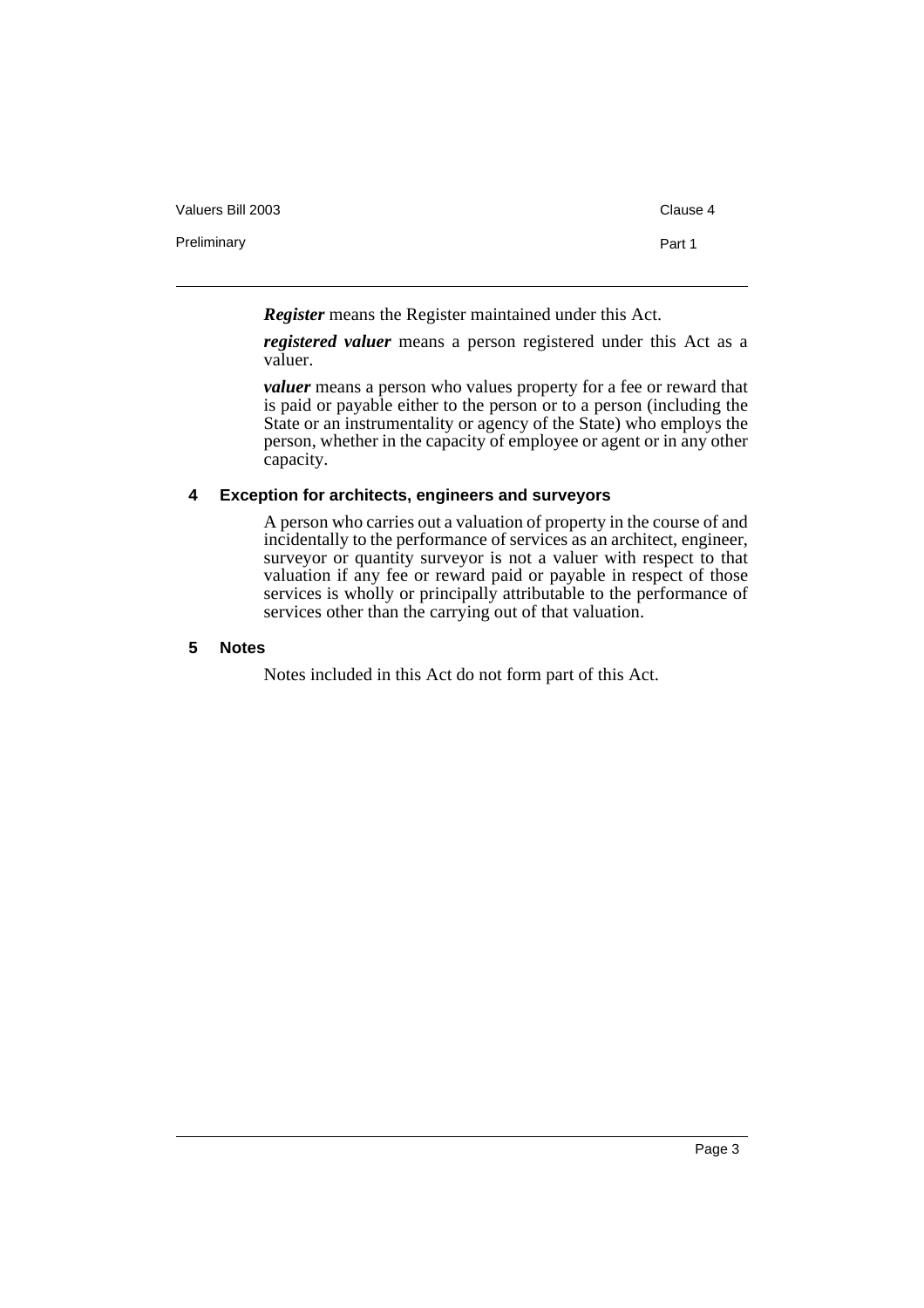#### Clause 6 Valuers Bill 2003

Part 2 Registration

# <span id="page-6-1"></span><span id="page-6-0"></span>**Part 2 Registration**

# **6 Natural person practising or advertising as valuer**

- (1) A natural person must not practise or advertise as a valuer unless he or she is a registered valuer.
- (2) A registered valuer must not practise as a valuer in contravention of any conditions to which the valuer's registration is subject.
- (3) A natural person must not advertise that a person employed by him or her (whether in the capacity of an employee or in any other capacity) is entitled or prepared to value property or practise as a valuer unless a person so employed is a registered valuer.
- (4) Anything done by a person who is a student valuer in the course of carrying out duties under the supervision of a registered valuer does not constitute practise as a valuer for the purposes of this section. A *student valuer* is a person who is undertaking a course of study approved by the Director-General under this Act in connection with a qualification for registration as a valuer.
- (5) A person *advertises* as a valuer by advertising himself or herself or holding himself or herself out as being entitled or prepared to value property or practise as a valuer.

Maximum penalty: 100 penalty units.

# <span id="page-6-2"></span>**7 Corporation practising or advertising as valuer**

- (1) A corporation must not practise or advertise as a valuer unless at least one director or at least one employee of the corporation is a registered valuer.
- (2) A corporation must not advertise that a person employed by the corporation (whether in the capacity of an employee or in any other capacity) is entitled or prepared to value property or practise as a valuer unless a person so employed is a registered valuer.
- (3) A corporation must not furnish to a person a valuation of any property unless the valuation is signed by a director or employee of the corporation who is a registered valuer.
- (4) A corporation *advertises* as a valuer by advertising itself or holding itself out as being entitled or prepared to value property or practise as a valuer.

Maximum penalty: 200 penalty units.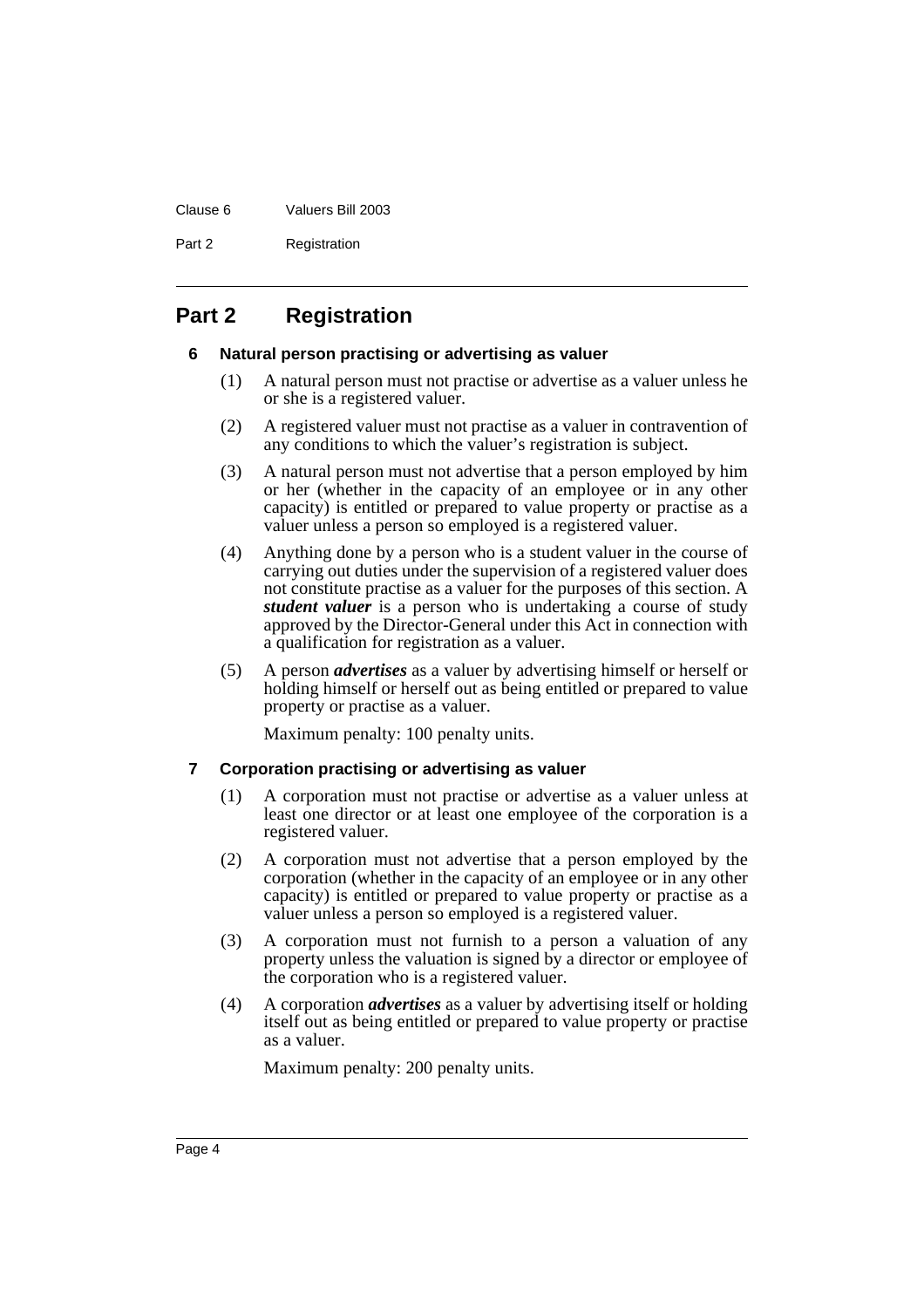Registration **Part 2** 

## <span id="page-7-0"></span>**8 Eligibility and qualifications for registration**

- (1) A person is eligible to be registered as a valuer only if the Director-General is satisfied that the person:
	- (a) is at least 18 years of age, and
	- (b) is a fit and proper person to be registered, and
	- (c) has the qualifications approved by the Director-General for registration as a valuer, and
	- (d) is not a disqualified person.
- (2) The Director-General may from time to time approve qualifications for registration as a valuer.
- (3) Without limiting the Director-General's power to approve qualifications under this section, the Director-General may approve qualifications by reference to any one or more (or a combination of any one or more) of the following:
	- (a) the completion of a course of study,
	- (b) the completion of a period of training in valuing property,
	- (c) the attainment of a standard of competency in valuing property,
	- (d) registration under the *Valuers Registration Act 1975* (before the repeal of that Act) or under a corresponding law.

# <span id="page-7-1"></span>**9 Disqualification from registration**

- (1) A person is disqualified from registration as a valuer if the person:
	- (a) has a conviction in New South Wales or elsewhere for an offence involving dishonesty that was recorded in the last 10 years, unless the Director-General has determined under subsection (2) that the offence should be ignored, or
	- (b) is an undischarged bankrupt or is a director or person concerned in the management of a corporation that is the subject of a winding-up order or for which a controller or administrator has been appointed, unless (in the case of an undischarged bankrupt) the Director-General has certified that he or she is satisfied that the person took all reasonable steps to avoid the bankruptcy, or
	- (c) at any time in the 3 years preceding the application for registration, was an undischarged bankrupt, applied to take the benefit of any law for the relief of bankrupt or insolvent debtors, compounded with his or her creditors or made an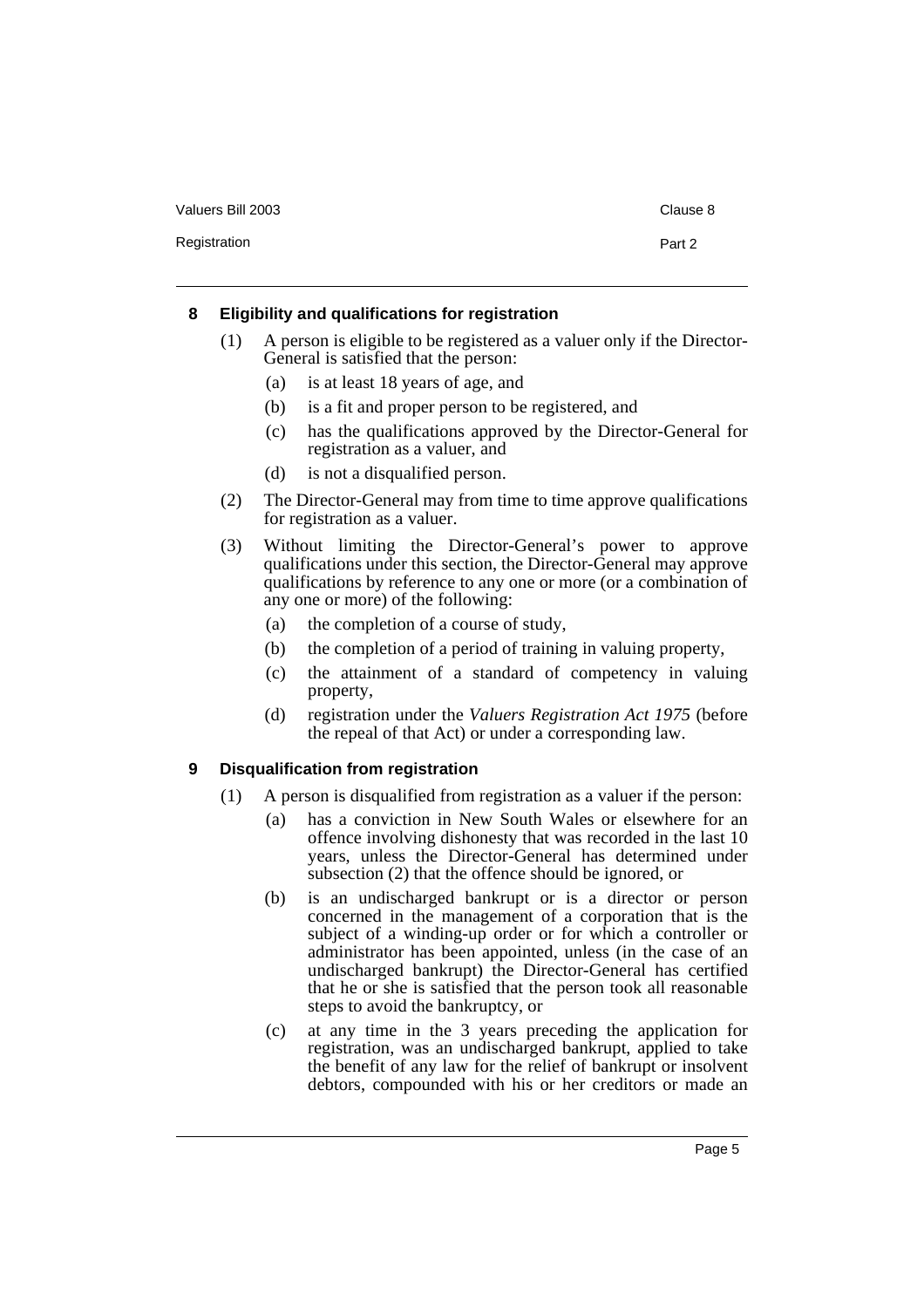#### Clause 10 Valuers Bill 2003

#### Part 2 Registration

assignment of his or her remuneration for their benefit, unless the Director-General has certified that he or she is satisfied that the person took all reasonable steps to avoid the bankruptcy, or

- (d) at any time in the 3 years preceding the application for registration, was concerned in the management of a corporation when the corporation was the subject of a winding-up order or when a controller or administrator was appointed, unless the Director-General is satisfied that the person took all reasonable steps to avoid the liquidation or administration, or
- (e) is a mentally incapacitated person, or
- (f) is disqualified from being licensed or registered or otherwise authorised under a corresponding law or whose licence, registration or other authority under a corresponding law is suspended, or
- (g) is the holder of a licence, permit or other authority that is suspended under the *Fair Trading Act 1987*, or
- (h) subject to the regulations, is in partnership as a valuer with a person who is a disqualified person, or
- (i) is for the time being declared to be a disqualified person under Part 3 (Complaints and disciplinary action), or
- (j) has failed to pay any monetary penalty payable by the person under Part 3 (Complaints and disciplinary action) or has failed to comply with a direction given by the Director-General under that Part, and the failure continues, or
- (k) is in breach of any provision of this Act or the regulations that is prescribed by the regulations as a disqualifying breach.
- (2) The Director-General may determine that an offence committed by a person should be ignored for the purposes of this section because of the time that has passed since the offence was committed or because of the triviality of the acts or omissions giving rise to the offence.

#### <span id="page-8-0"></span>**10 Application to registration of Licensing and Registration (Uniform Procedures) Act 2002**

(1) The Director-General may grant registration as a valuer for the purposes of this Act.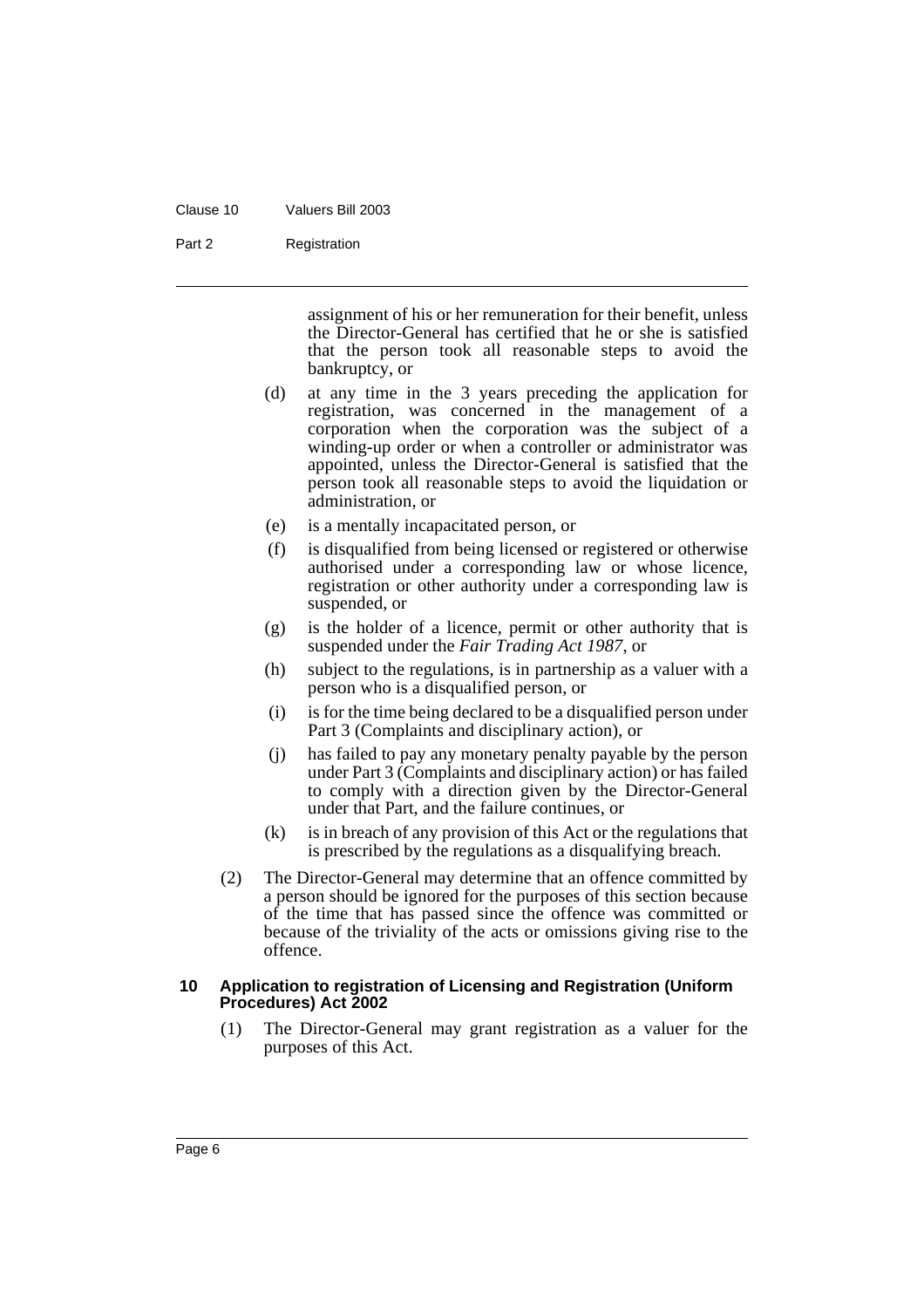- 
- (2) Part 3 of the *Licensing and Registration (Uniform Procedures) Act 2002* (*the applied Act*) applies to and in respect of registration as a valuer, subject to the modifications and limitations prescribed by or under this Act.
- (3) For the purpose of applying Part 3 of the applied Act to registration as a valuer:
	- (a) an application for the granting of registration may only be made by a natural person, and
	- (b) registration may be amended under that Act, and
	- (c) an application for restoration of registration under section 39 of that Act may not be made more than 3 months after the date on which registration expires, and
	- (d) the reference to 28 days in section 46 (1) of that Act (as to the period within which applications are to be dealt with) is to be read as a reference to 8 weeks.
- (4) An applicant for registration as a valuer must make provision for the payment of an application fee of an amount prescribed by the regulations.
- (5) Subject to this section, the regulations may make provision for or with respect to such matters concerning registration under this Act as are relevant to the operation of Part 3 of the applied Act.

#### <span id="page-9-0"></span>**11 Conditions of registration**

Registration as a valuer may be granted subject to conditions, including (but not limited to) conditions of the following kind:

- (a) a condition prohibiting the valuation of specified kinds of property or prohibiting the valuation of property other than specified kinds of property,
- (b) a condition prohibiting the valuer from practising as a valuer otherwise than as an employee or under the supervision of a registered valuer whose registration is not subject to such a condition,
- (c) a condition requiring the valuer to undertake or complete a specified course of studies within a specified period of time,
- (d) a condition requiring the valuer to undertake by way of professional development specified further education or training during the term of the valuer's registration.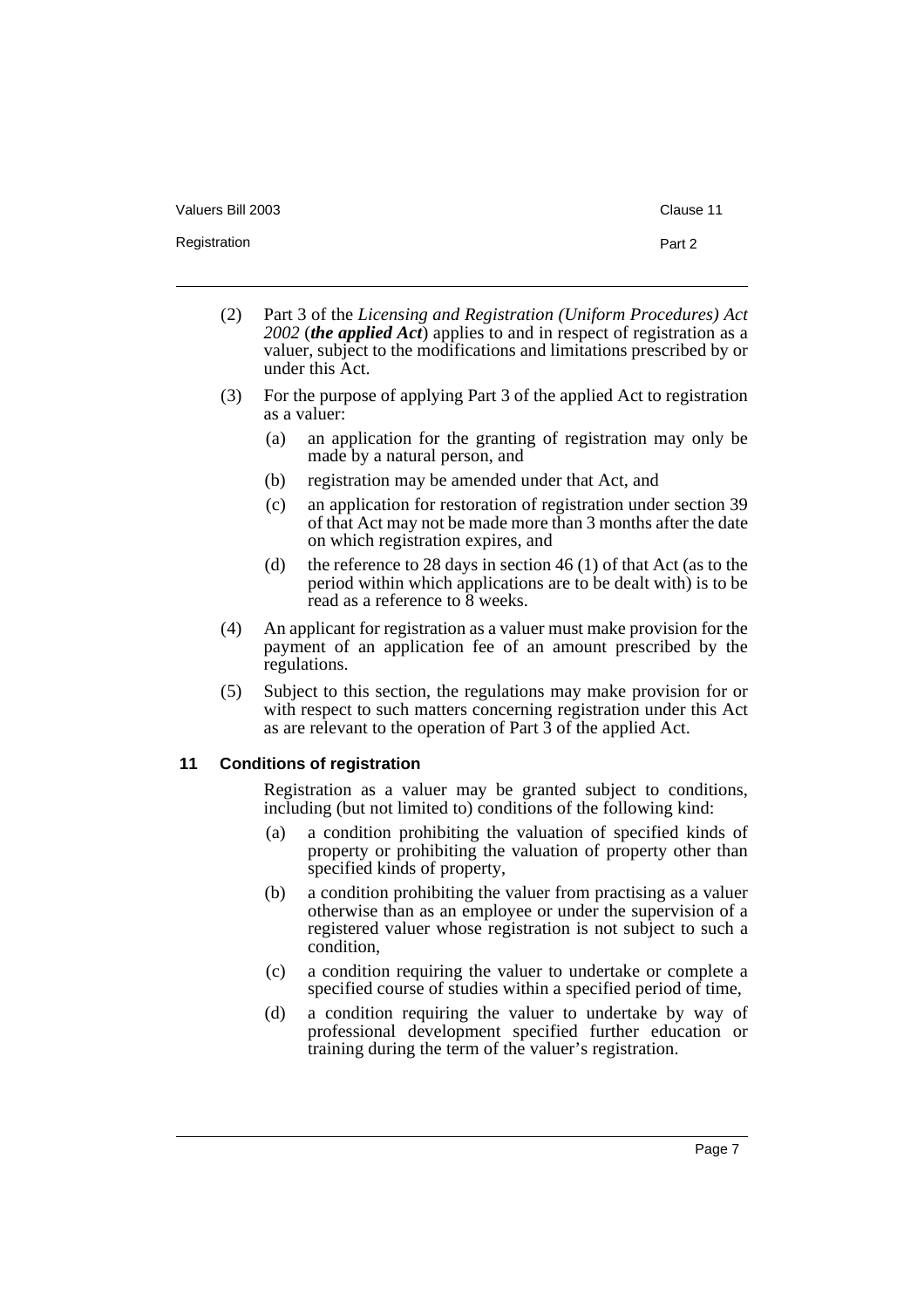Clause 12 Valuers Bill 2003

Part 2 Registration

#### <span id="page-10-0"></span>**12 Duration of registration**

Registration as a valuer remains in force (unless it is sooner suspended or cancelled) for 3 years.

#### <span id="page-10-1"></span>**13 Production of certificate of registration**

A registered valuer must at the request of a person for whom the valuer values property, or with whom the valuer enters into an arrangement for the valuation of property, produce his or her certificate of registration for inspection by the person as soon as practicable after the request is made.

Maximum penalty: 20 penalty units.

#### <span id="page-10-2"></span>**14 Register**

- (1) The Director-General is to maintain a Register for the purposes of this Act and is to enter and keep in the Register particulars of such of the following as the regulations may require:
	- (a) certificates of registration issued under this Act,
	- (b) any conditions to which registration is subject,
	- (c) applications for registration that are refused,
	- (d) prosecutions taken under this Act and the result of those prosecutions,
	- (e) warning notices that the Director-General has authorised publication of under this Act,
	- (f) disciplinary action taken under this Act,
	- (g) undertakings given under this Act by a registered valuer,
	- (h) such other matters as may be prescribed by the regulations.
- (2) Any person is entitled to inspect any entry in the Register on payment of such fee as the Director-General may determine for the giving of access to the Register.

## <span id="page-10-3"></span>**15 Cancellation of registration**

- (1) The Director-General is to cancel the registration of a registered valuer if the person:
	- (a) has died, or
	- (b) has requested that his or her registration be cancelled, or
	- (c) has become a disqualified person, or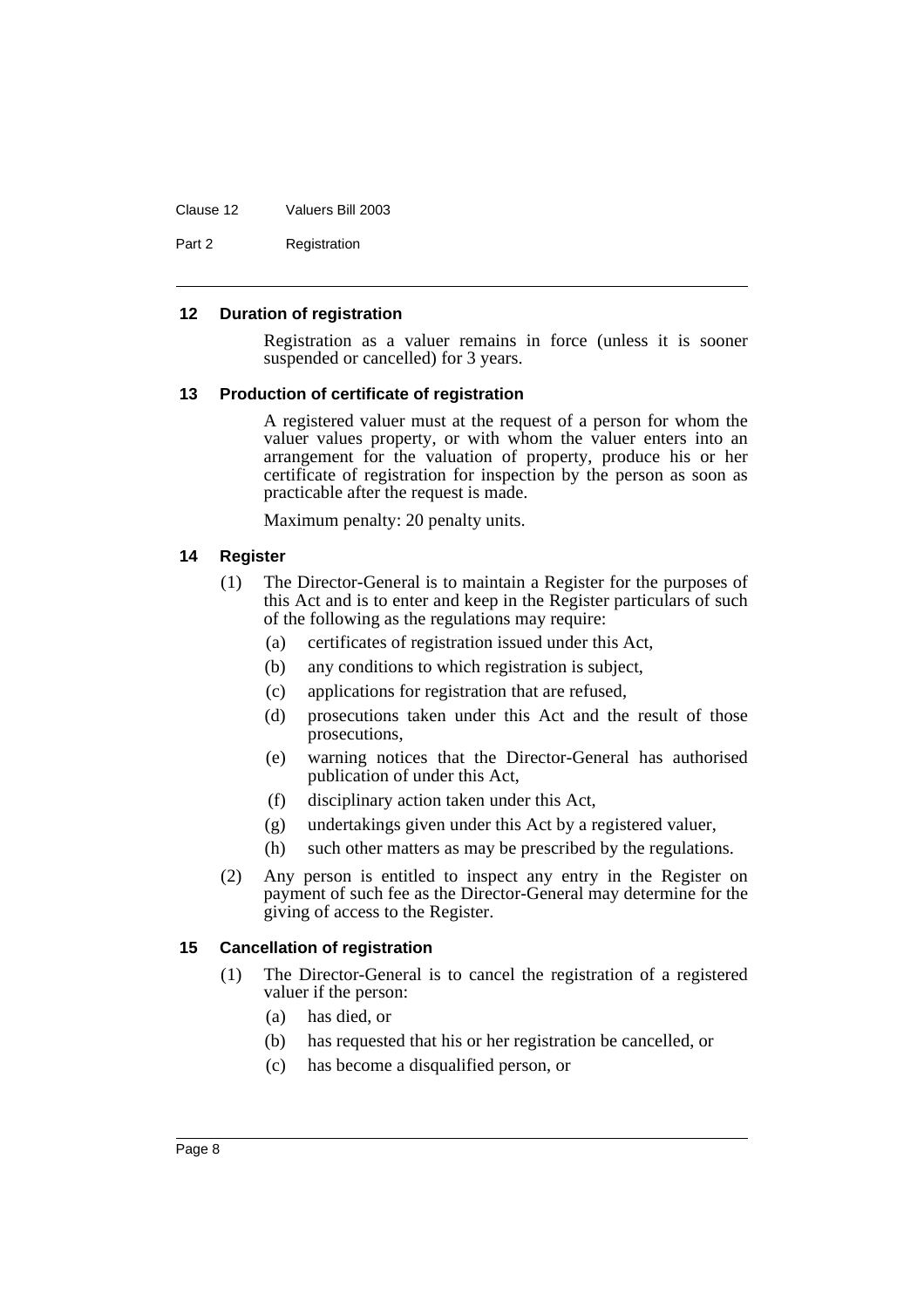Registration **Part 2** 

- (d) is not eligible to be registered and was registered by mistake or as a result of any false representation concerning the person's age or qualifications for registration.
- (2) A person whose registration is cancelled may apply to the Administrative Decisions Tribunal for a review of the decision of the Director-General to cancel the person's registration.
- (3) The cancellation of registration under subsection (1) (c) or (d) does not take effect until notice of cancellation is served on the person concerned.
- (4) The Director-General may, in any case in which the Director-General thinks it appropriate to do so, restore the registration of any valuer whose registration has been cancelled under this section without payment of any fee or on payment of such fee, not exceeding the fee prescribed by the regulations for the purposes of this section, as the Director-General may direct.

#### <span id="page-11-0"></span>**16 Clients to be informed of suspension, cancellation or conditions**

A person whose registration as a valuer is suspended or cancelled under section 15 or Part 3, or on whose registration conditions are imposed under Part 3, must within 3 days after notice of that action is given to the person notify the fact to each person with whom the valuer has an arrangement for the carrying out of a valuation of property.

Maximum penalty: 10 penalty units.

#### <span id="page-11-1"></span>**17 Practice requirements**

The regulations may prescribe rules of conduct to be observed in the course of practice as a valuer.

**Note.** Part 3 provides that a contravention of a provision of the regulations is grounds for taking disciplinary action against a person.

#### <span id="page-11-2"></span>**18 Undertakings**

The Director-General may accept a written undertaking from a registered valuer as to the manner in which the valuer will conduct the valuer's practise as a valuer.

**Note.** Part 3 provides that a breach of such an undertaking is grounds for taking disciplinary action against a valuer.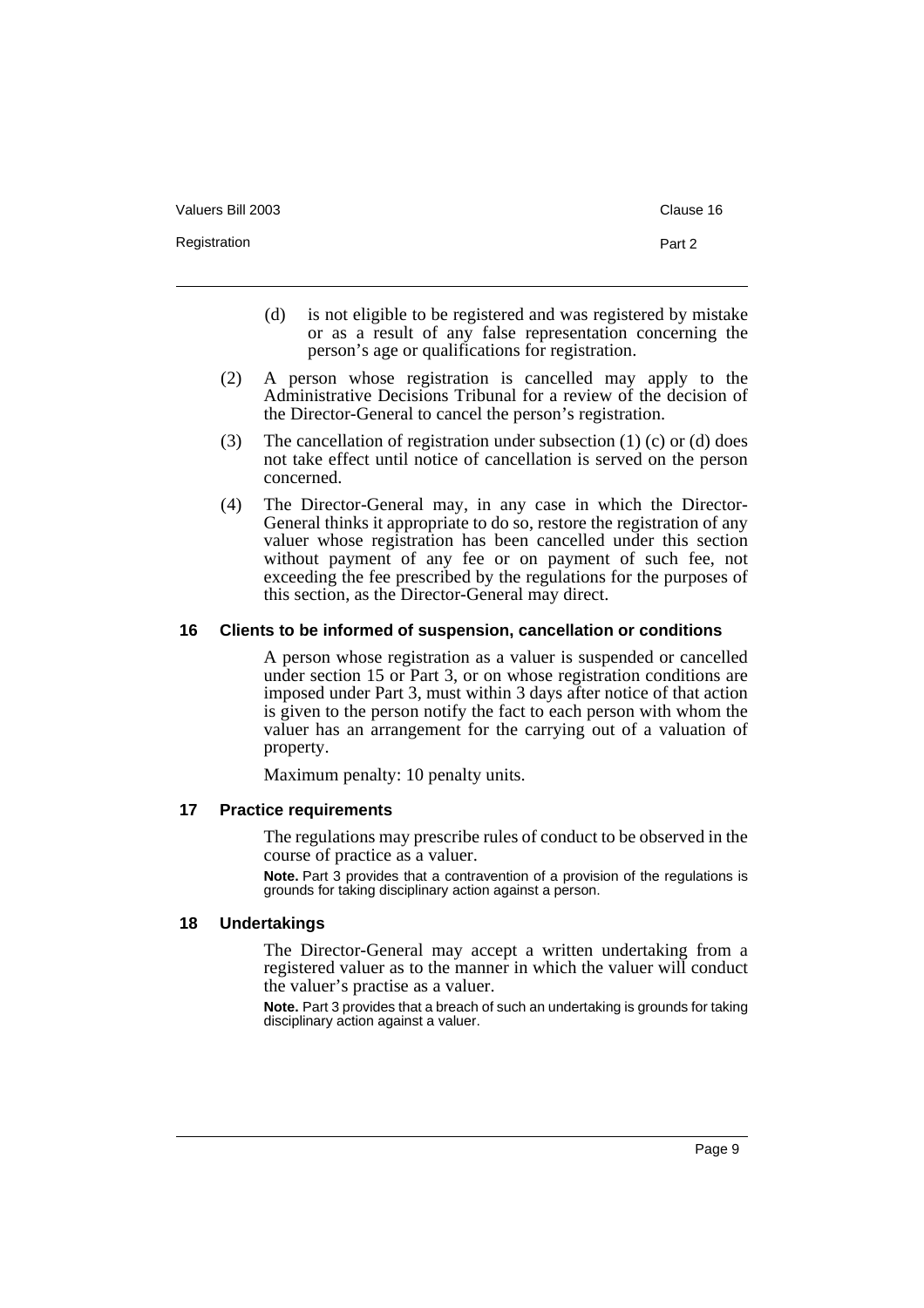#### Clause 19 Valuers Bill 2003

Part 3 Complaints and disciplinary action

# <span id="page-12-0"></span>**Part 3 Complaints and disciplinary action**

#### <span id="page-12-1"></span>**19 Grounds for disciplinary action**

Disciplinary action under this Part can be taken against a person who is or was a registered valuer on any one or more of the following grounds:

- (a) the person has contravened a provision of this Act or any other Act administered by the Minister, or the regulations under any such Act, whether or not the person has been prosecuted or convicted of an offence in respect of the contravention,
- (b) the person has contravened a condition of the person's registration as a valuer,
- (c) the person has, in the course of practising as a valuer, acted unlawfully, improperly, unfairly or incompetently,
- (d) the person is not a fit and proper person to be registered as a valuer,
- (e) the person has breached an undertaking given by the person to the Director-General under this Act or the *Fair Trading Act 1987*, in respect of the person's practise as a valuer,
- (f) the person has failed to comply with a direction given to the person by the Director-General pursuant to the taking of disciplinary action under this Part,
- (g) the person has failed to pay a monetary penalty imposed on the person by the Director-General pursuant to the taking of disciplinary action under this Part,
- (h) grounds specified in the regulations as grounds for the taking of disciplinary action against a person under this Act.

#### <span id="page-12-2"></span>**20 Disciplinary action**

- (1) Each of the following actions is disciplinary action that the Director-General can take against a person under this Act:
	- (a) caution or reprimand the person,
	- (b) give a direction to the person requiring the person to give a specified undertaking to the Director-General as to the manner in which the person will practise as a valuer,
	- (c) give a direction to the person requiring the person to take specified action within a specified time in connection with the person's practise as a valuer,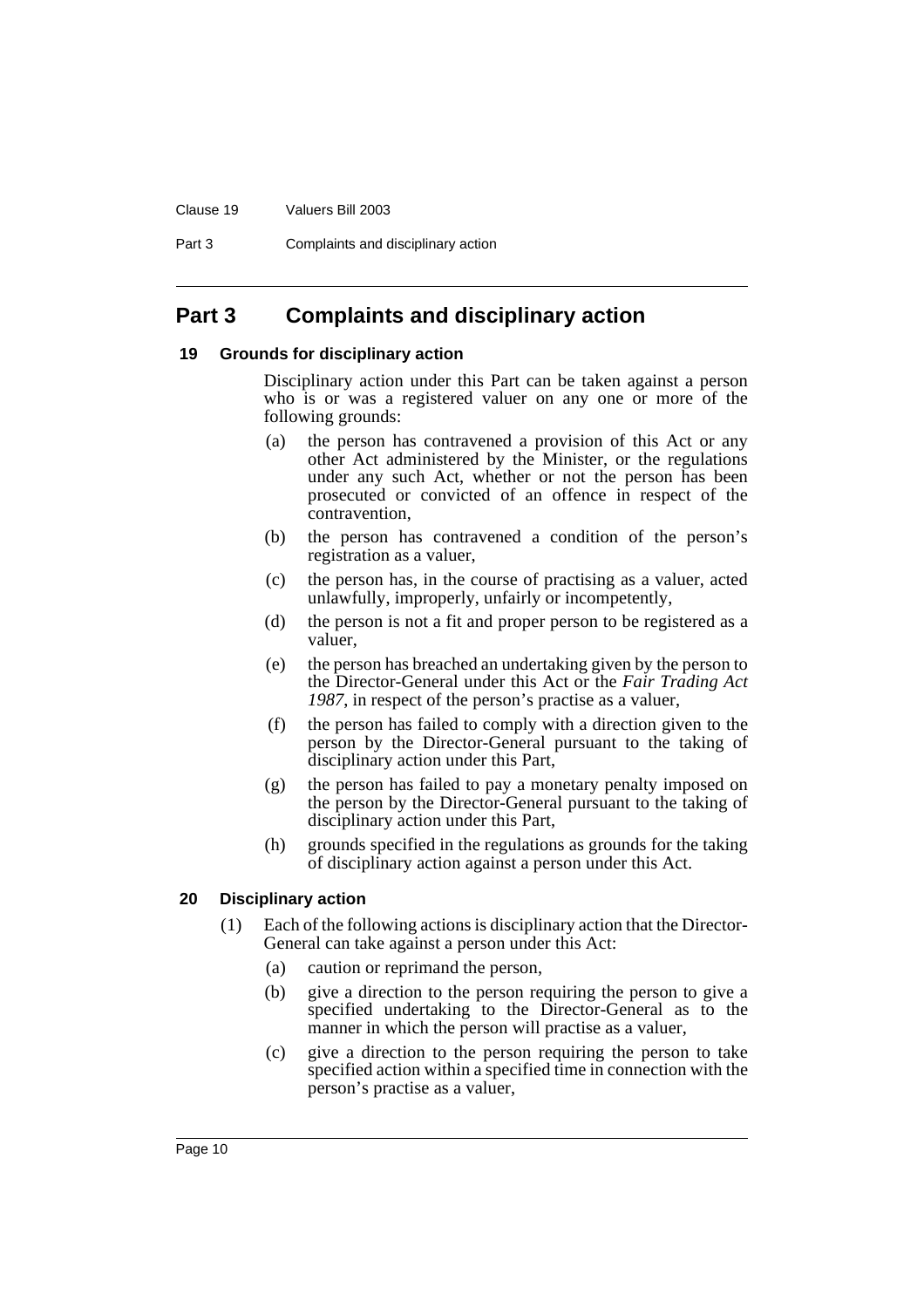| Valuers Bill 2003                  | Clause 21 |
|------------------------------------|-----------|
| Complaints and disciplinary action | Part 3    |

- (d) impose a monetary penalty on the person of an amount not exceeding 100 penalty units in the case of a natural person or 200 penalty units in the case of a corporation,
- (e) impose a condition on the person's registration as a valuer,
- (f) suspend the person's registration as a valuer for a period that does not exceed the unexpired term of that registration,
- (g) cancel the person's registration as a valuer,
- (h) declare the person to be a disqualified person for the purposes of this Act, either permanently or for a specified period.
- (2) A power conferred by this Act to take disciplinary action against a person is a power to take any one or more of the actions that constitute disciplinary action.

# <span id="page-13-0"></span>**21 Decision to take no further action**

The Director-General may at any stage of a matter that is the subject of consideration by the Director-General under this Part determine to take no further action in respect of the matter, whether or not the matter is the subject of a complaint or a show cause notice and whether or not the Director-General determines that there are grounds for taking disciplinary action in connection with the matter.

# <span id="page-13-1"></span>**22 Complaints**

- (1) Any person may make a complaint to the Director-General setting out matters that are alleged to constitute grounds for taking disciplinary action against a person under this Act.
- (2) Action can be taken under this Part whether or not a complaint has been made.

# <span id="page-13-2"></span>**23 Show cause notice**

- (1) The Director-General may serve a show cause notice on a person if the Director-General is of the opinion that there is reasonable cause to believe that there are grounds for taking disciplinary action against the person.
- (2) A show cause notice is a notice requiring a person to show cause why disciplinary action should not be taken against the person under this Act on the grounds specified in the notice.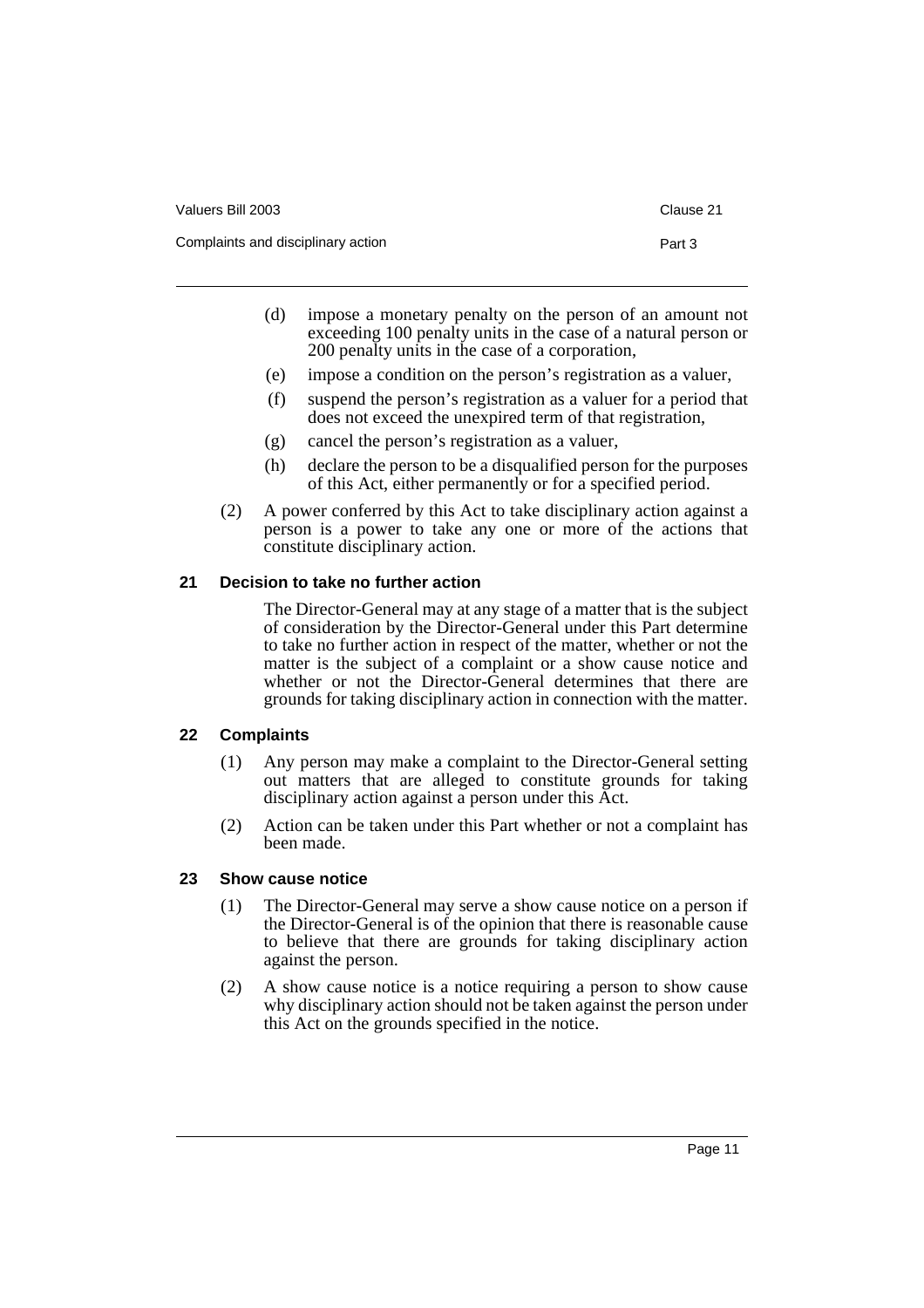#### Clause 24 Valuers Bill 2003

#### Part 3 Complaints and disciplinary action

- (3) A show cause notice is to be in writing and is to specify a period of not less than 14 days after service of the notice as the period that the person to whom the notice is directed has to show cause as required by the notice.
- (4) The person on whom a show cause notice is served may within the period allowed by the notice make oral or written submissions to the Director-General in respect of the matters to which the notice relates.

#### <span id="page-14-0"></span>**24 Power to suspend registration when show cause notice served**

- (1) When a show cause notice is served on a person, the Director-General may by notice in writing to the person suspend the person's registration as a valuer pending a determination by the Director-General of whether to take disciplinary action under this Act against the person.
- (2) The Director-General may only suspend a person's registration under this section if satisfied that the grounds for disciplinary action specified in the show cause notice would, if established, justify the suspension or cancellation of the person's registration as a valuer.
- (3) Such a suspension may not be imposed for a period of more than 60 days after the show cause notice is served.
- (4) The Director-General is not required to afford a person an opportunity to be heard before taking action against the person under this section.
- (5) The Director-General can revoke a suspension under this section at any time by notice in writing to the suspended person.
- (6) This section does not limit or otherwise affect any power to suspend a licence or certificate of registration under section 64A of the *Fair Trading Act 1987*.

#### <span id="page-14-1"></span>**25 Inquiries and investigation**

The Director-General may conduct inquiries and make investigations in relation to the matters to which a show cause notice relates and the submissions, if any, made by or on behalf of the person to whom the show cause notice relates in relation to those matters, as the Director-General thinks fit.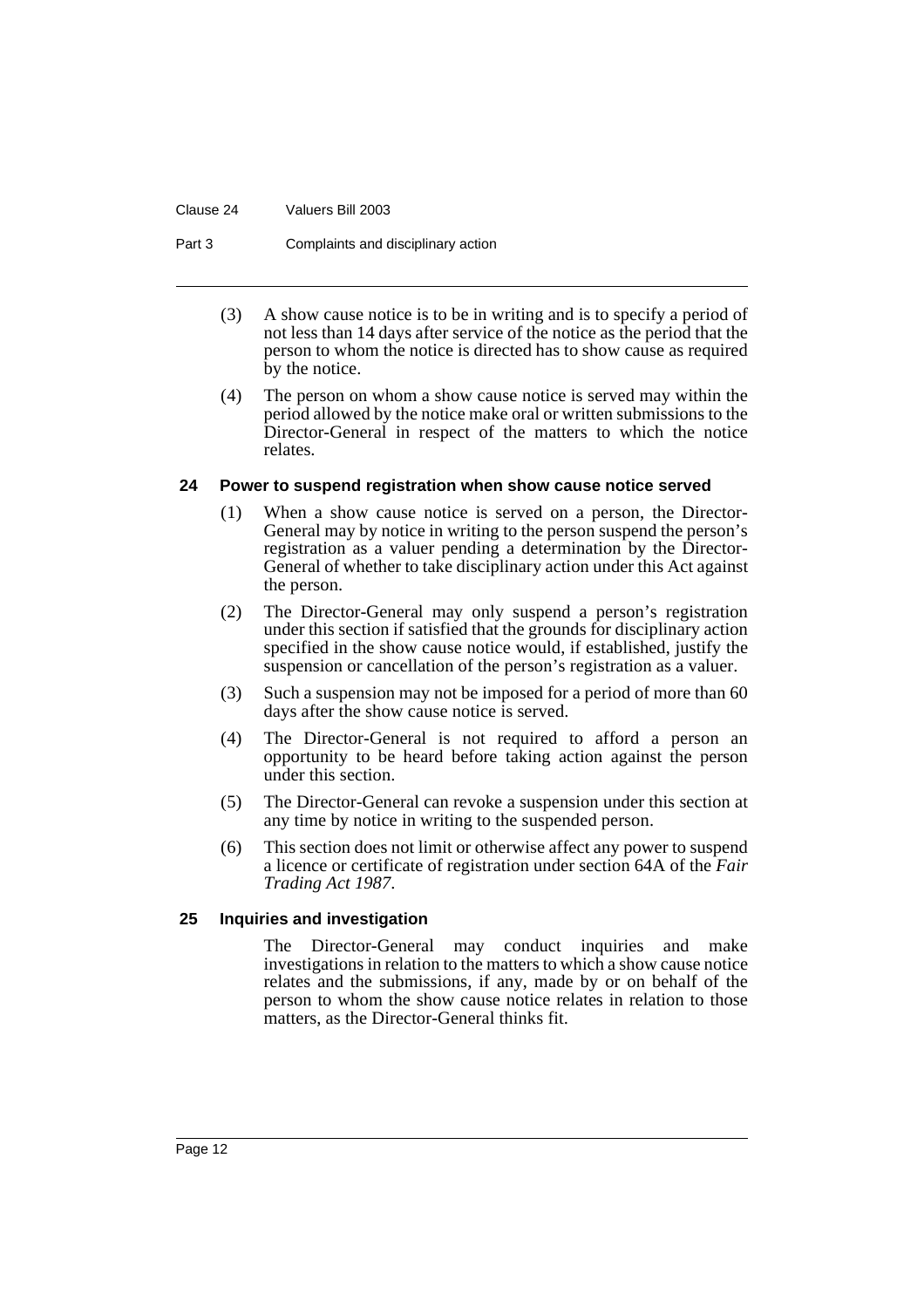| Valuers Bill 2003                  | Clause 26 |
|------------------------------------|-----------|
| Complaints and disciplinary action | Part 3    |

# <span id="page-15-0"></span>**26 Taking of disciplinary action**

- (1) If the Director-General is satisfied that there are grounds for taking disciplinary action under this Act against a person on whom a show cause notice has been served, the Director-General may by order in writing served on the person take such disciplinary action against the person as the Director-General thinks is warranted.
- (2) The order must include a statement of the reasons for the Director-General's decision on the matter.

#### <span id="page-15-1"></span>**27 Recovery of monetary penalty**

A monetary penalty imposed on a person by disciplinary action under this Part may be recovered by the Director-General in a court of competent jurisdiction as a debt due to the Crown.

# <span id="page-15-2"></span>**28 Review of disciplinary action by ADT**

A person against whom disciplinary action is taken by the Director-General may apply to the Administrative Decisions Tribunal under the *Administrative Decisions Tribunal Act 1997* for a review of the Director-General's decision on the disciplinary action.

#### <span id="page-15-3"></span>**29 Warning notices**

- (1) The Director-General may authorise publication of a notice warning persons of particular risks involved in dealing with a specified registered valuer, or a person who is not a registered valuer, in connection with the activities of valuers.
- (2) For example, a warning may relate to the risks involved in dealing with a person who has a recent history of unconscionable conduct in the person's dealings with consumers.
- (3) The Director-General may authorise publication of such a notice in any one or more of the following ways:
	- (a) to any person making inquiries to the Director-General about the valuer concerned,
	- (b) by advertisement by the use of any medium,
	- (c) to any media representatives.
- (4) Publication of such a notice may not be authorised unless an investigation has been conducted by the Director-General, whether or not a complaint has been made.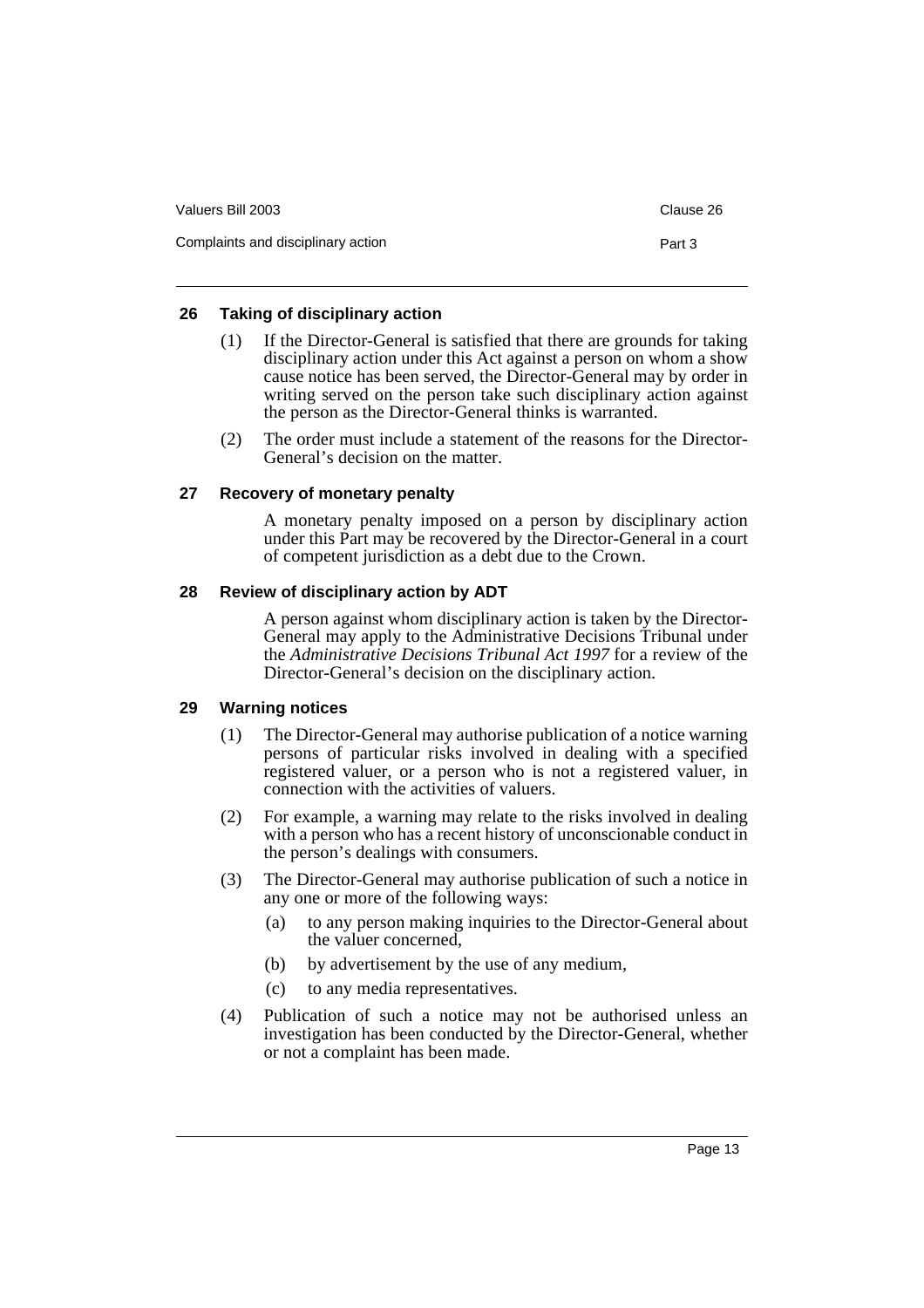#### Clause 30 Valuers Bill 2003

Part 3 Complaints and disciplinary action

- (5) Before authorising publication of such a notice, the Director-General must give the person concerned an opportunity for a period of not less than 48 hours to make representations to the Director-General about publication of such a notice, unless:
	- (a) the Director-General is not able, after making reasonable efforts to do so, to contact the person promptly and advise the person of that opportunity, or
	- (b) the person refuses to make any representations.
- (6) No opportunity to make representations is required to be given if, in the opinion of the Director-General, there is an immediate risk to the public.
- (7) No liability is incurred by a person for publishing in good faith:
	- (a) a notice under this section, or
	- (b) a fair report or summary of such a notice.

#### <span id="page-16-0"></span>**30 Return of suspended or cancelled certificate of registration**

A person who has possession of a certificate of registration that has been suspended or cancelled under this Part must give the certificate of registration to an officer of the Department of Commerce at any office of the Department within 7 days after the suspension or cancellation takes effect.

Maximum penalty:

- (a) 40 penalty units in the case of a corporation, or
- (b) 20 penalty units in any other case.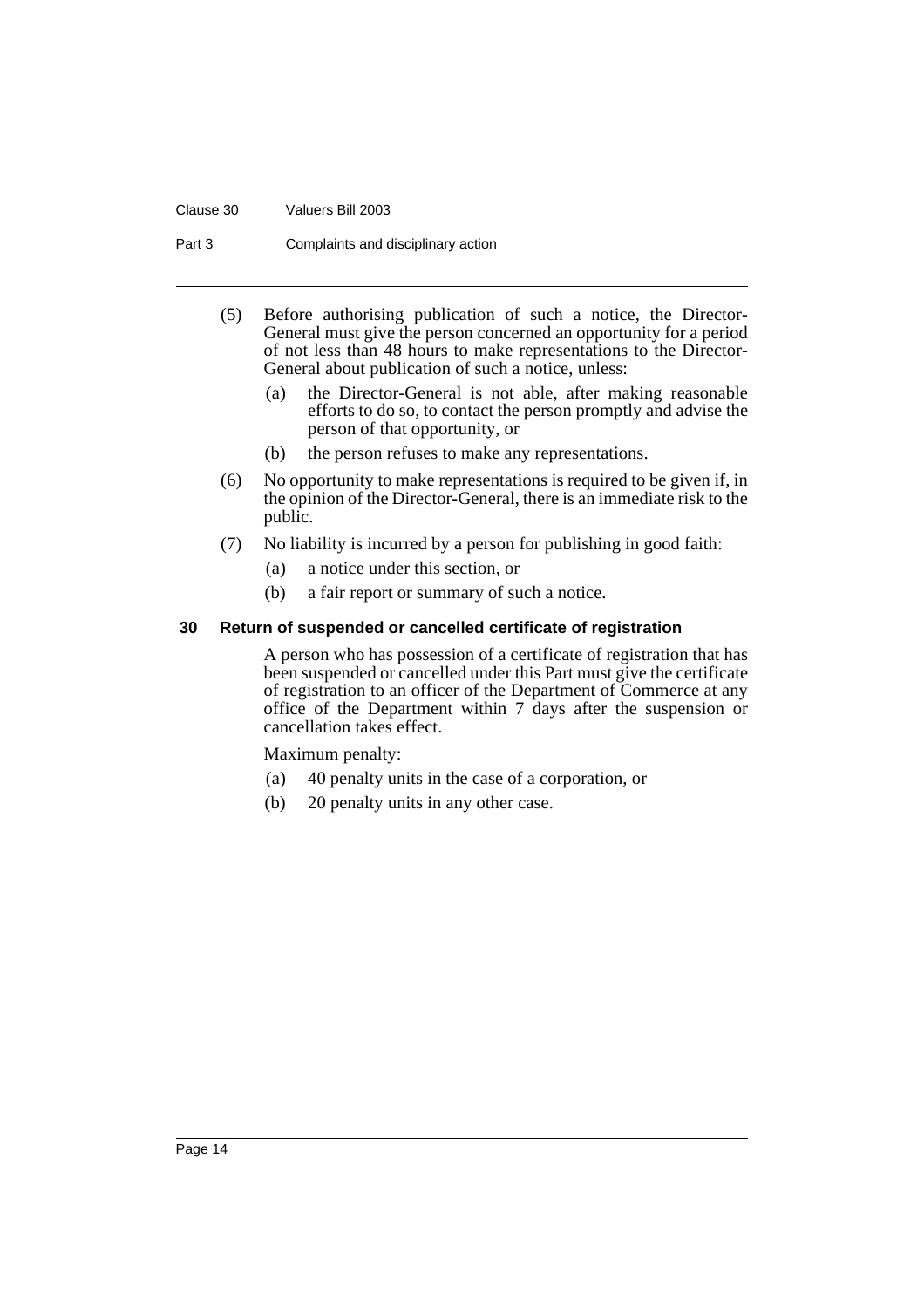Enforcement Part 4

# <span id="page-17-0"></span>**Part 4 Enforcement**

#### <span id="page-17-1"></span>**31 Authorised officers**

(1) In this Act:

*authorised officer* means:

- (a) an officer of the Department of Commerce for the time being appointed under this Part as an authorised officer, or
- (b) an investigator appointed under section 18 of the *Fair Trading Act 1987*, or
- (c) a police officer.
- (2) The Director-General may appoint any officer of the Department of Commerce as an authorised officer for the purposes of this Act.
- (3) An authorised officer who is not a police officer is to be provided by the Director-General with a certificate of identification.
- (4) An authorised officer (other than a police officer) must, when exercising on any premises any function of the authorised officer under this Act, produce the officer's certificate of identification to any person apparently in charge of the premises who requests its production.

#### <span id="page-17-2"></span>**32 Powers of entry, inspection etc**

- (1) An authorised officer may exercise the powers conferred by this section for the purpose of:
	- (a) ascertaining whether the provisions of this Act or the regulations are being complied with or have been contravened, or
	- (b) investigating a complaint made or intended to be made under this Act, or
	- (c) obtaining evidence, records or information in relation to a matter that constitutes or may constitute a contravention of this Act or the regulations.
- (2) An authorised officer may enter and inspect at any reasonable time any premises that the officer believes on reasonable grounds are used for the carrying on of practice as a valuer, whether or not it is being carried on by a registered valuer.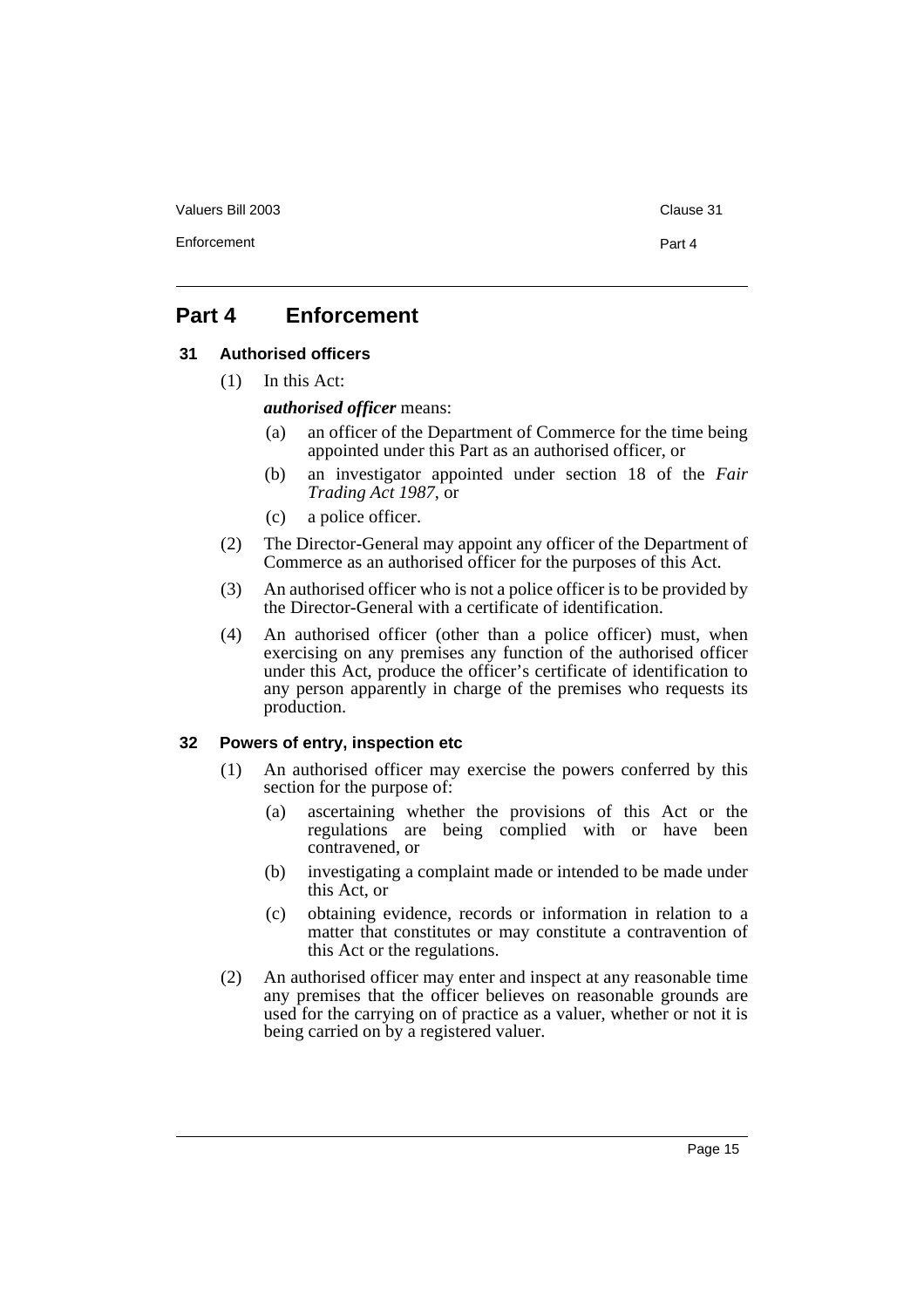#### Clause 33 Valuers Bill 2003

Part 4 Enforcement

- (3) While on premises entered under this section or under the authority of a search warrant under this Part, an authorised officer may do any one or more of the following:
	- (a) require any person on those premises to produce any records in the possession or under the control of that person relating to the carrying on of practice as a valuer, and (in the case of records stored electronically) to produce any such record in written form,
	- (b) inspect, take copies of or extracts from, or make notes from, any such records, and for that purpose may take temporary possession of any such records,
	- (c) take possession of any such records if the authorised officer considers it necessary to do so for the purpose of obtaining evidence or protecting evidence from destruction,
	- (d) take such photographs, films and audio, video and other recordings as the authorised officer considers necessary,
	- (e) require any person on those premises to answer questions or otherwise furnish information in relation to the carrying on of practice as a valuer or a contravention of a provision of this Act or the regulations,
	- (f) require the owner or occupier of those premises to provide the authorised officer with such assistance and facilities as is or are reasonably necessary to enable the authorised officer to exercise the functions of an authorised officer under this section.
- (4) An authorised officer is not entitled to enter a part of premises used for residential purposes, except:
	- (a) with the consent of the occupier of the part, or
	- (b) under the authority of a search warrant.

#### <span id="page-18-0"></span>**33 Power of authorised officer to obtain information, records and evidence**

If an authorised officer believes on reasonable grounds that a person is capable of giving information, producing records or giving evidence in relation to a matter that constitutes, or may constitute, an offence against this Act or the regulations, the authorised officer may, by notice in writing given to the person, require the person: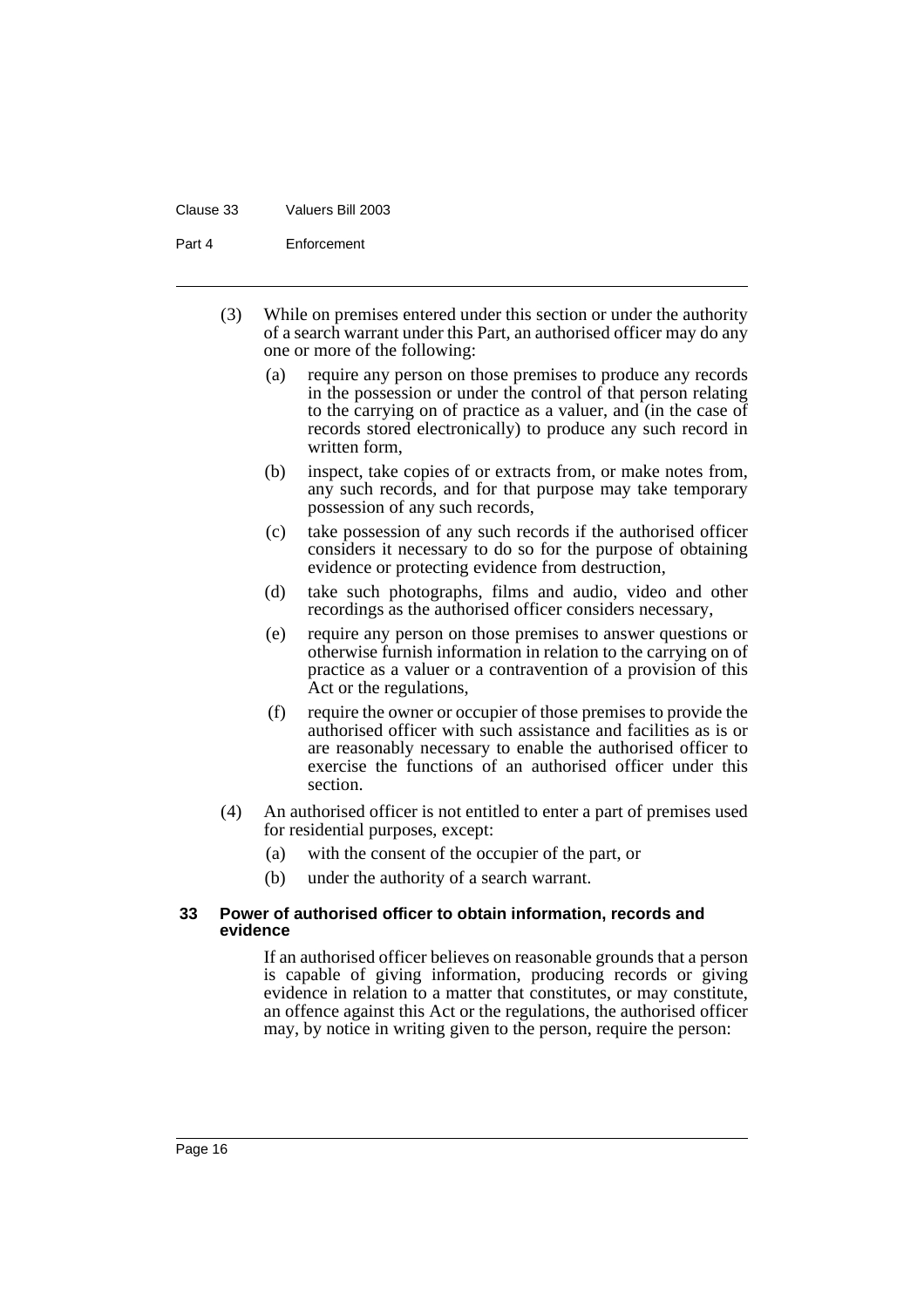Enforcement Part 4

- (a) to provide an authorised officer, by writing signed by the person (or, in the case of a corporation, by a competent officer of the corporation) and given to the authorised officer within the time and in the manner specified in the notice, with any such information, or
- (b) to produce to an authorised officer, in accordance with the notice, any such records, or
- (c) to appear before an authorised officer at a time and place specified in the notice and give any such evidence, either orally or in writing, and produce any such records.

#### <span id="page-19-0"></span>**34 Obstruction etc of authorised officers**

A person must not:

- (a) without reasonable excuse, refuse or fail to comply with any notice given or requirement made, or to answer any question asked, by an authorised officer under this Part, or
- (b) provide information or give evidence in purported compliance with a requirement made or question asked by an authorised officer under this Part knowing the information or evidence to be false or misleading in a material particular, or
- (c) wilfully delay, hinder or obstruct an authorised officer in the exercise of the officer's functions under this Part.

Maximum penalty: 100 penalty units or imprisonment for 6 months, or both.

## <span id="page-19-1"></span>**35 Taking possession of records to be used as evidence**

- (1) If an authorised officer takes possession of any records under this Part for the purpose of obtaining evidence or protecting evidence from destruction, they may be retained by the officer until the completion of any proceedings (including proceedings on appeal) in which they may be evidence.
- (2) The person from whom the records are taken must be provided, within a reasonable time after the records are taken, with a copy of the records certified by an authorised officer as a true copy.
- (3) A copy of records provided under this section is, as evidence, of equal validity to the records of which it is certified to be a copy.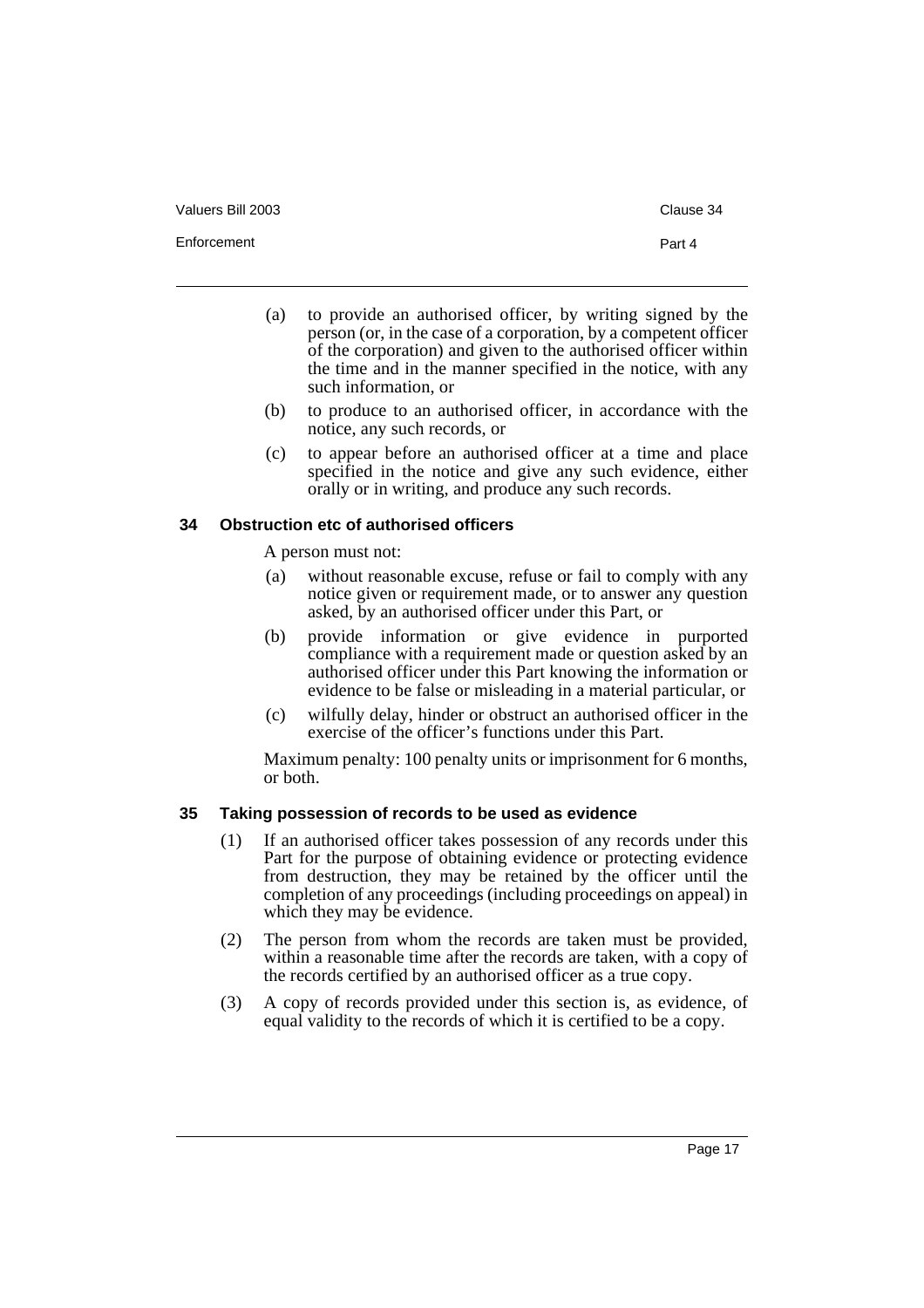#### Clause 36 Valuers Bill 2003

Part 4 Enforcement

#### <span id="page-20-0"></span>**36 Search warrants**

- (1) An authorised officer may apply to an authorised justice for the issue of a search warrant for premises if the authorised officer believes on reasonable grounds:
	- (a) that a provision of this Act or the regulations is being or has been contravened on the premises, or
	- (b) that there is on the premises evidence of a contravention of this Act or the regulations.
- (2) An authorised justice to whom such an application is made may, if satisfied that there are reasonable grounds for doing so, issue a search warrant authorising an authorised officer named in the warrant:
	- (a) to enter and inspect the premises, and
	- (b) to exercise on the premises any function of an authorised officer under this Part.
- (3) Part 3 of the *Search Warrants Act 1985* applies to a search warrant issued under this section.
- (4) In this section, *authorised justice* has the same meaning as in the *Search Warrants Act 1985*.

#### <span id="page-20-1"></span>**37 Injunctions**

- (1) On the application of the Director-General, the Supreme Court may grant an injunction restraining a threatened or apprehended contravention, or the continuation of a contravention, of a provision of this Act or the regulations.
- (2) An injunction may be granted without the Director-General being required to show a likelihood of damage.
- (3) If in the opinion of the Court it is desirable to do so, the Court may grant an interim injunction pending determination of the application.
- (4) When the Director-General makes an application for the grant of an injunction under this section, the Court is not to require the Director-General or any other person, as a condition of granting an interim injunction, to give an undertaking as to damages.
- (5) This section does not limit any provision of the *Fair Trading Act 1987*.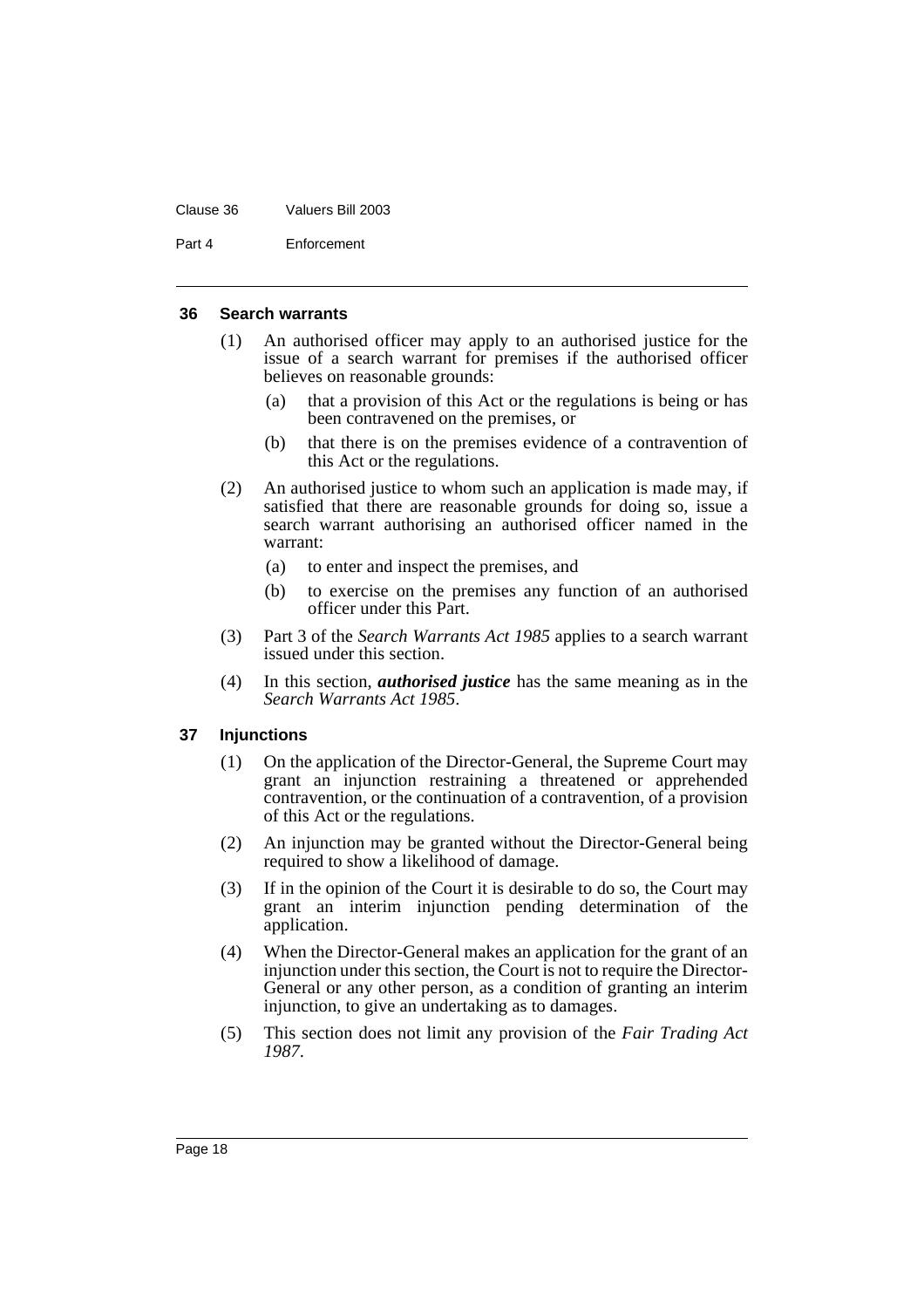Miscellaneous Part 5

# <span id="page-21-0"></span>**Part 5 Miscellaneous**

#### <span id="page-21-1"></span>**38 Disclosure of information**

- (1) A person must not disclose any information obtained in connection with the administration or execution of this Act unless that disclosure is made:
	- (a) with the consent of the person from whom the information was obtained, or
	- (b) in connection with the administration or execution of this Act, or
	- (c) for the purposes of any legal proceedings arising out of this Act or of any report of any such proceedings, or
	- (d) in accordance with a requirement imposed under the *Ombudsman Act 1974*, the *Freedom of Information Act 1989* or the *Independent Commission Against Corruption Act 1988*, or
	- (e) to a regulatory officer or law enforcement officer, for the purposes of assisting the officer in the exercise of the officer's functions, or
	- (f) as otherwise authorised by this section or the regulations, or
	- (g) with other lawful excuse.

Maximum penalty: 20 penalty units or imprisonment for 6 months, or both.

- (2) The Director-General may communicate to any person directly concerned in any transaction with a registered valuer in connection with his or her practice as a valuer any information furnished to the Director-General in connection with the administration or execution of this Act, in so far as it relates to any such transaction and directly concerns any such person.
- (3) The Director-General may request and receive information from a law enforcement officer or regulatory officer for the purpose of assisting the Director-General in the exercise of functions under this Act or under any other Act administered by the Minister.
- (4) The Director-General may enter into agreements and other arrangements for the sharing or exchange of information as authorised by this section.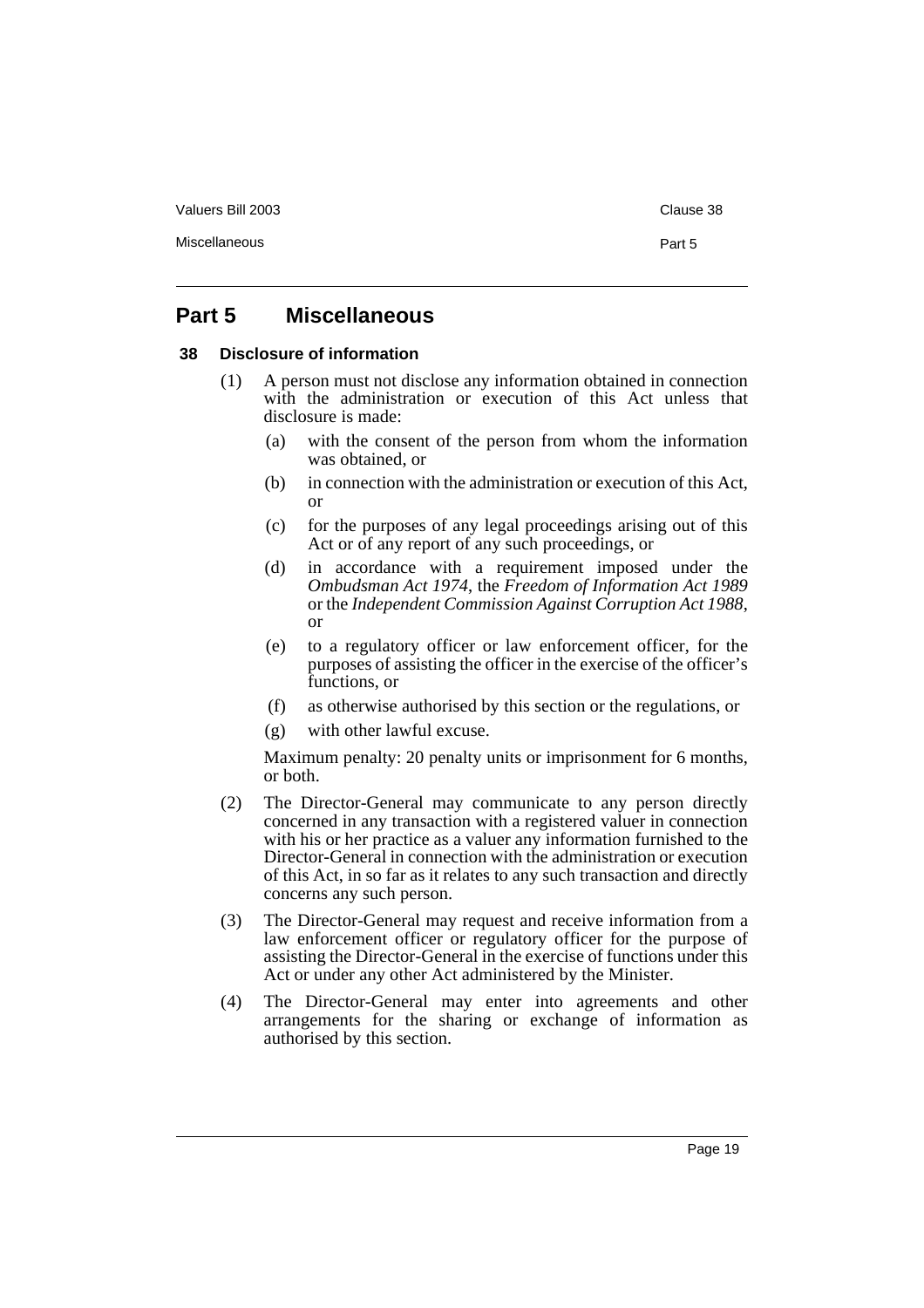#### Clause 39 Valuers Bill 2003

Part 5 Miscellaneous

(5) In this section:

*law enforcement officer* means:

- (a) a member of NSW Police, the Australian Federal Police or of the police force of another State or a Territory, or
- (b) the Director of Public Prosecutions or the Crown Prosecutor of the State or the Director of Public Prosecutions or the Crown Prosecutor of the Commonwealth or of another State or Territory, or
- (c) any other person, or officer of an authority, responsible for the investigation or prosecution of offences under laws of the State, the Commonwealth, another State or a Territory.

*regulatory officer* means an officer or employee of a government agency (including the government of a jurisdiction outside the State and outside Australia) exercising functions under an enactment with respect to fair trading or an enactment that provides for the registration or other authorisation in connection with the undertaking of an activity regulated under the enactment.

#### <span id="page-22-0"></span>**39 Delegation**

The Director-General may delegate the exercise of any function of the Director-General under this Act (other than this power of delegation) to:

- (a) any member of staff of the Department of Commerce, or
- (b) any person, or any class of persons, authorised for the purposes of this section by the regulations.

#### <span id="page-22-1"></span>**40 Service of notices**

- (1) A notice or direction in writing that is authorised or required to be given under this Act may be given as provided by this section.
- (2) A notice or direction may be given to a natural person:
	- (a) by delivering it personally to the person, or
	- (b) by sending it by post, addressed to the person at the address recorded in the Register as the person's residential address, business address or address for service, or
	- (c) by leaving it with another person apparently aged 16 years or more at the address recorded in the Register as the person's residential address or business address, or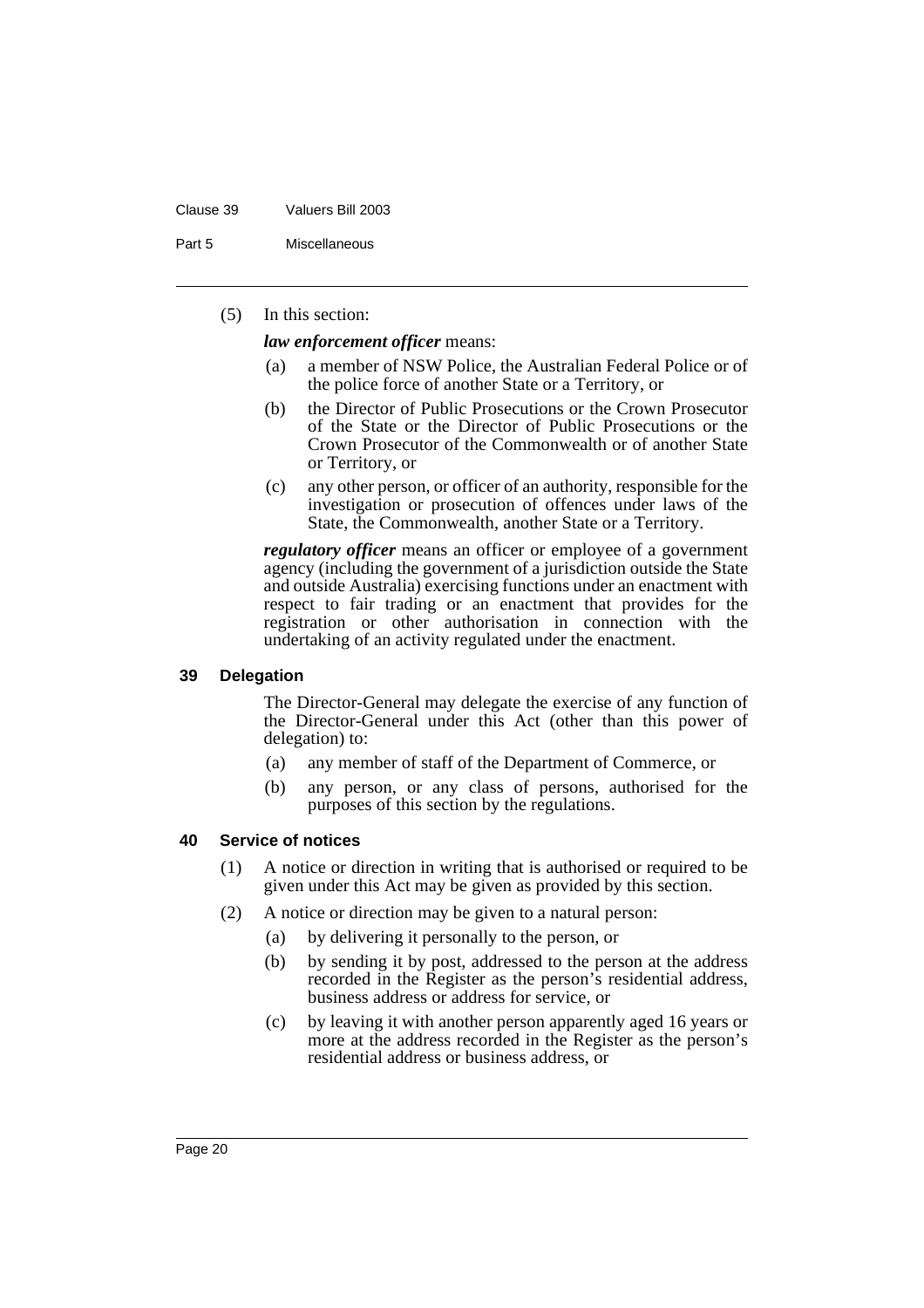Miscellaneous Part 5

- (d) by sending it by means of electronic communication or facsimile transmission, addressed to the person at the address recorded in the Register as the person's address for service of electronic communications or facsimile transmissions, in accordance with the person's information technology requirements with respect to the receipt of electronic communications or facsimile transmissions.
- (3) A notice or direction may be given to a corporation:
	- (a) by delivering it personally to a person concerned in the corporation's management, or
	- (b) by sending it by post, addressed to the corporation at the address recorded in the Register as the corporation's business address or address for service, or
	- (c) by leaving it with a person apparently aged 16 years or more at the address recorded in the Register as the corporation's business address, or
	- (d) by sending it by means of electronic communication or facsimile transmission, addressed to the corporation at the address recorded in the Register as the corporation's address for service of electronic communications or facsimile transmissions, in accordance with the corporation's information technology requirements with respect to the receipt of electronic communications or facsimile transmissions.
- (4) This section does not affect any other Act or law with respect to the service of notices or other documents.

#### <span id="page-23-0"></span>**41 Proceedings for offences**

- (1) Proceedings for an offence under this Act or the regulations may be taken and prosecuted only by the Director-General or, in the name of the Director-General, by a person acting with the authority of the Director-General.
- (2) Proceedings for an offence under this Act or the regulations may be dealt with:
	- (a) summarily before a Local Court, or
	- (b) summarily before the Supreme Court in its summary jurisdiction.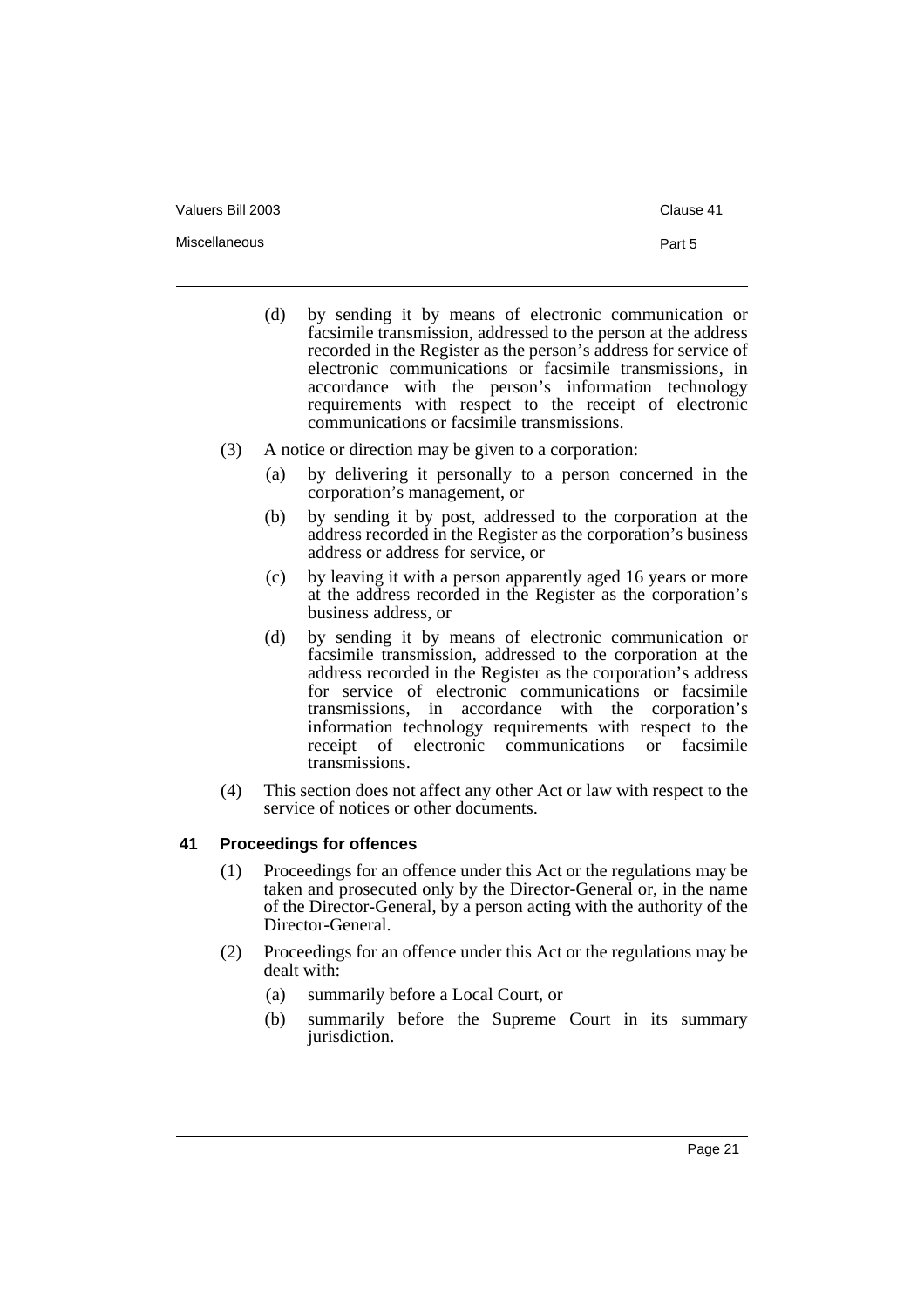#### Clause 42 Valuers Bill 2003

Part 5 Miscellaneous

- (3) If proceedings are brought in a Local Court, the maximum monetary penalty that the Local Court may impose for the offence is 100 penalty units or such other amount as may be prescribed by the regulations, despite any higher maximum monetary penalty provided in respect of the offence.
- (4) Despite any proceedings against a person for an offence against this Act or the regulations (whether resulting in a conviction or otherwise) the person remains liable to civil proceedings in the same manner as if the proceedings for an offence had not been taken.

#### <span id="page-24-0"></span>**42 Penalty notices**

- (1) An authorised officer may serve a penalty notice on a person if it appears to the officer that the person has committed an offence against this Act or the regulations, being an offence prescribed by the regulations as a penalty notice offence.
- (2) A penalty notice is a notice to the effect that, if the person served does not wish to have the matter determined by a court, the person can pay, within the time and to the person specified in the notice, the amount of the penalty prescribed by the regulations for the offence if dealt with under this section.
- (3) A penalty notice may be served personally or by post.
- (4) If the amount of penalty prescribed for an alleged offence is paid under this section, no person is liable to any further proceedings for the alleged offence.
- (5) Payment under this section is not to be regarded as an admission of liability for the purpose of, and does not in any way affect or prejudice, any civil claim, action or proceeding arising out of the same occurrence.
- (6) The regulations may:
	- (a) prescribe an offence for the purposes of this section by specifying the offence or by referring to the provision creating the offence, and
	- (b) prescribe the amount of penalty payable for the offence if dealt with under this section, and
	- (c) prescribe different amounts of penalties for different offences or classes of offences.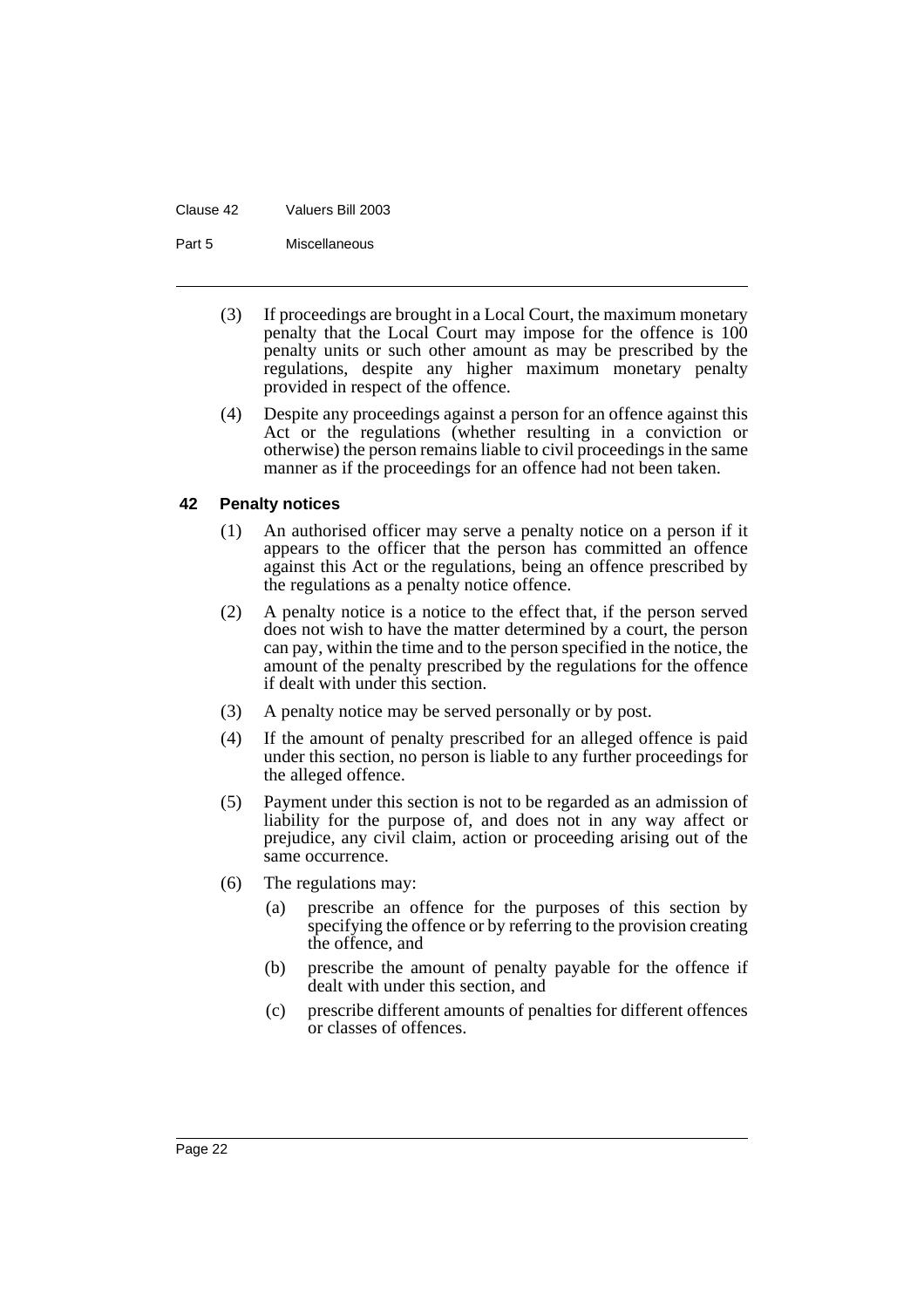Miscellaneous Part 5

- (7) The amount of a penalty prescribed under this section for an offence is not to exceed the maximum amount of penalty that could be imposed for the offence by a court.
- (8) This section does not limit the operation of any other provision of, or made under, this or any other Act relating to proceedings that may be taken in respect of offences.
- (9) In this section:

*authorised officer* means a person authorised in writing by the Director-General as an authorised officer for the purposes of this section.

# <span id="page-25-0"></span>**43 Time for laying information**

Proceedings for an offence against this Act or the regulations may be commenced within 3 years after the date on which the offence is alleged to have been committed or, with the consent of the Attorney General, at any time.

#### <span id="page-25-1"></span>**44 Offences by corporations**

- (1) If a corporation contravenes, whether by act or omission, any provision of this Act or the regulations, each director of the corporation, and each person concerned in the management of the corporation, is taken to have contravened the same provision unless the director or person satisfies the court that:
	- (a) he or she was not in a position to influence the conduct of the corporation in relation to its contravention of the provision, or
	- (b) he or she, being in such a position, used all due diligence to prevent the contravention by the corporation.
- (2) A person may be proceeded against and convicted under a provision pursuant to subsection (1) whether or not the corporation has been proceeded against or been convicted under that provision.
- (3) Nothing in subsection (1) prejudices or affects any liability imposed by a provision of this Act or the regulations on any corporation by which an offence against the provision is actually committed.

#### <span id="page-25-2"></span>**45 Repeals**

The *Valuers Registration Act 1975* and *Valuers Registration Regulation 2001* are repealed.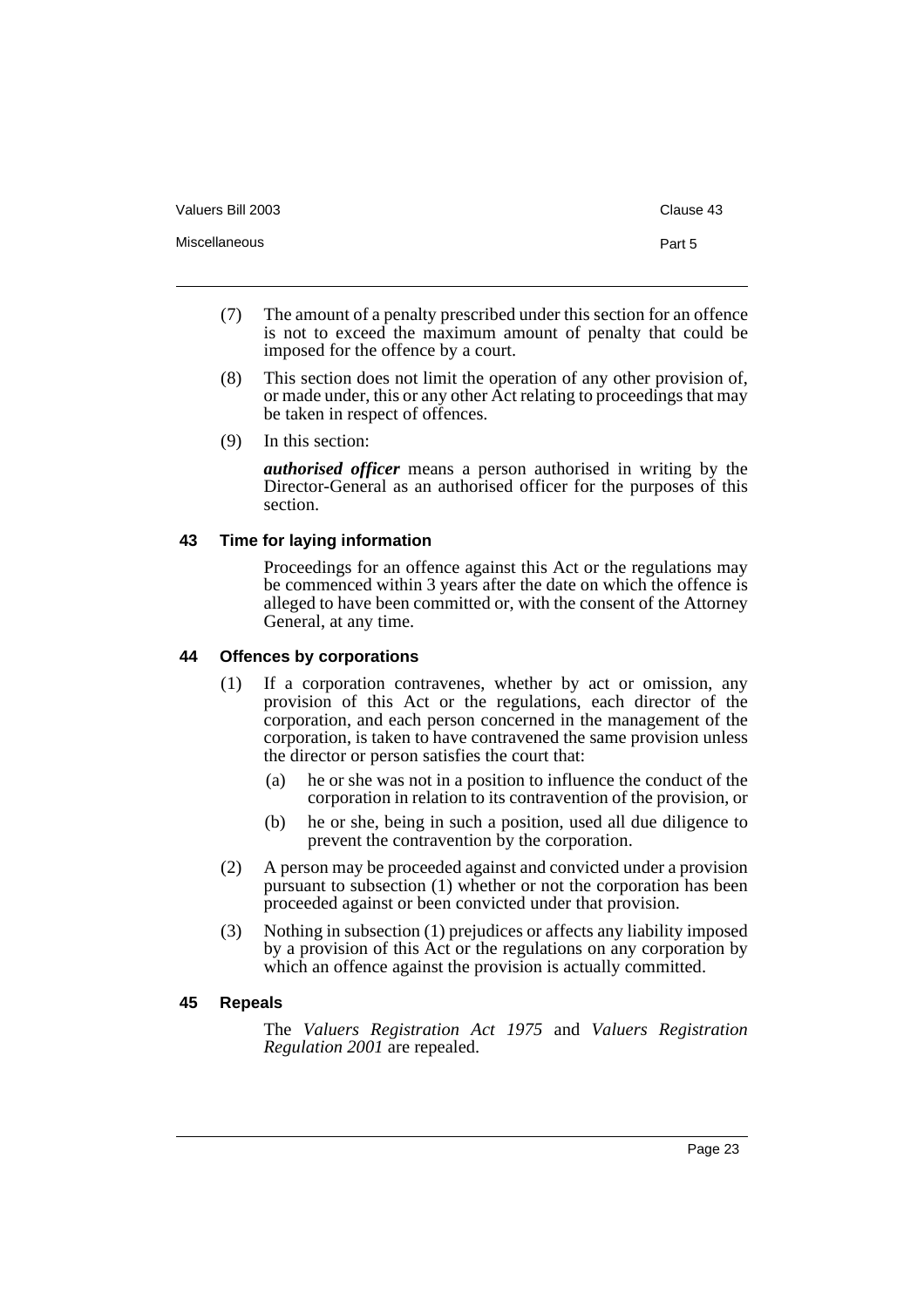Clause 46 Valuers Bill 2003

Part 5 Miscellaneous

### <span id="page-26-0"></span>**46 Amendment of other Acts**

Schedule 1 has effect.

#### <span id="page-26-1"></span>**47 Savings and transitional provisions**

Schedule 2 has effect.

#### <span id="page-26-2"></span>**48 Regulations**

The Governor may make regulations, not inconsistent with this Act, for or with respect to any matter that by this Act is required or permitted to be prescribed or that is necessary or convenient to be prescribed for carrying out or giving effect to this Act.

#### <span id="page-26-3"></span>**49 Review of Act**

- (1) The Minister is to review this Act to determine whether the policy objectives of the Act remain valid and whether the terms of the Act remain appropriate for securing those objectives.
- (2) The review is to be undertaken as soon as possible after the period of 5 years from the date of assent to this Act.
- (3) A report on the outcome of the review is to be tabled in each House of Parliament within 12 months after the end of the period of 5 years.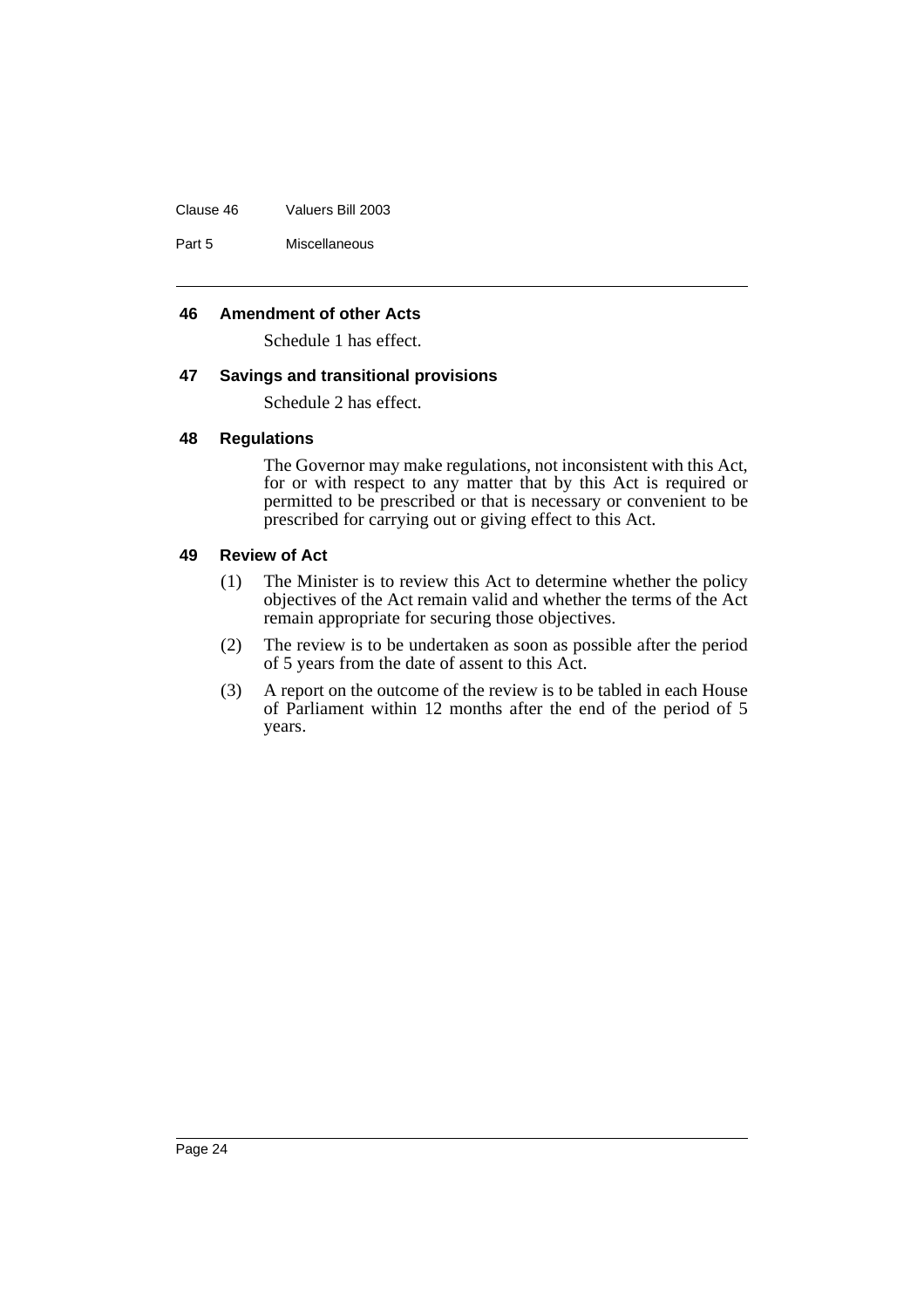Amendment of other Acts **Schedule 1** and the set of the set of the set of the set of the set of the set of the set of the set of the set of the set of the set of the set of the set of the set of the set of the set of the s

# <span id="page-27-0"></span>**Schedule 1 Amendment of other Acts**

(Section 46)

# **1.1 Aboriginal Land Rights Act 1983 No 42**

# **Section 38 Purchase, lease etc of property**

Omit "registered real estate valuer (within the meaning of the *Valuers Registration Act 1975*)" from subsection (6).

Insert instead "registered valuer (within the meaning of the *Valuers Act 2003*)".

# **1.2 Community Land Development Act 1989 No 201**

# **Section 3 Definitions**

Omit the definition of *registered valuer* from section 3 (1).

Insert instead:

*registered valuer* means a registered valuer under the *Valuers Act 2003*.

# **1.3 Community Land Management Act 1989 No 202**

# **Section 3 Definitions**

Omit the definition of *registered valuer* from section 3 (1).

Insert instead:

*registered valuer* means a registered valuer under the *Valuers Act 2003*.

# **1.4 Fair Trading Act 1987 No 68**

# **[1] Section 8 Delegation by Director-General**

Omit section  $8(1)(g)$ .

# **[2] Section 25I Functions**

Omit "*Valuers Registration Act 1975*" from paragraph (a) of the definition of *property services industry* in section 25I (2).

Insert instead "*Valuers Act 2003*".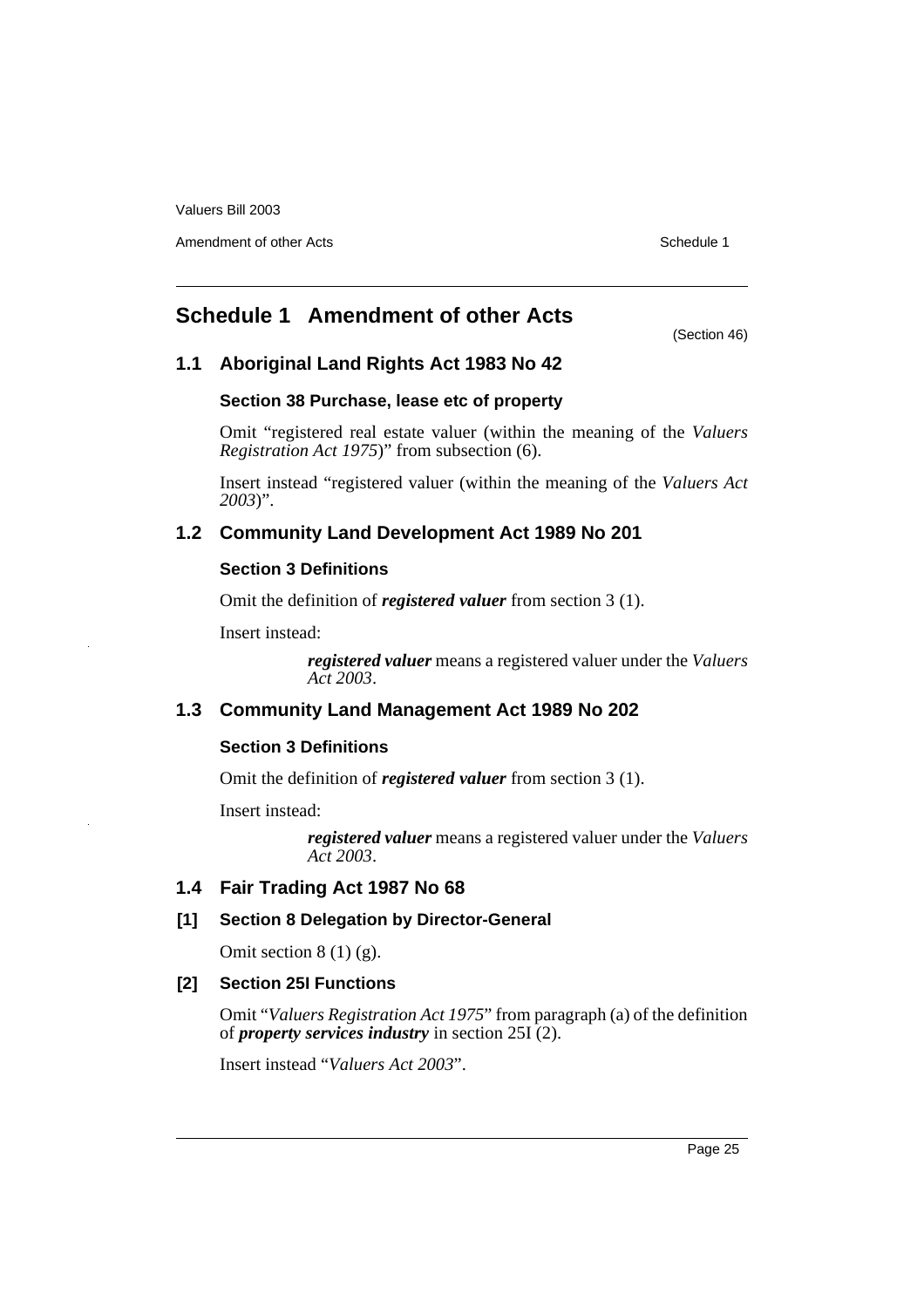Schedule 1 Amendment of other Acts

# **1.5 Fines Act 1996 No 99**

#### **Schedule 1 Statutory provisions under which penalty notices issued**

Insert in appropriate order:

*Valuers Act 2003*, section 42

## **1.6 Law Enforcement (Powers and Responsibilities) Act 2002 No 103**

# **Schedule 2 Search warrants under other Acts**

Insert in appropriate order:

*Valuers Act 2003*, section 36

# **1.7 Licensing and Registration (Uniform Procedures) Act 2002 No 28**

#### **Schedule 2 Registration to which Part 3 of Act applies**

Omit the matter relating to the *Valuers Registration Act 1975*.

Insert instead:

# **Valuers Act 2003**

section 10, registration as a valuer

# **1.8 Property, Stock and Business Agents Act 2002 No 66**

### **Section 189 Application of money in Statutory Interest Account**

Omit "*Valuers Registration Act 1975*" from subsection (2) (d). Insert instead "*Valuers Act 2003*".

# **1.9 Search Warrants Act 1985 No 37**

#### **Section 10 Definitions**

Insert in alphabetical order of Acts in the definition of *search warrant*: section 36 of the *Valuers Act 2003*,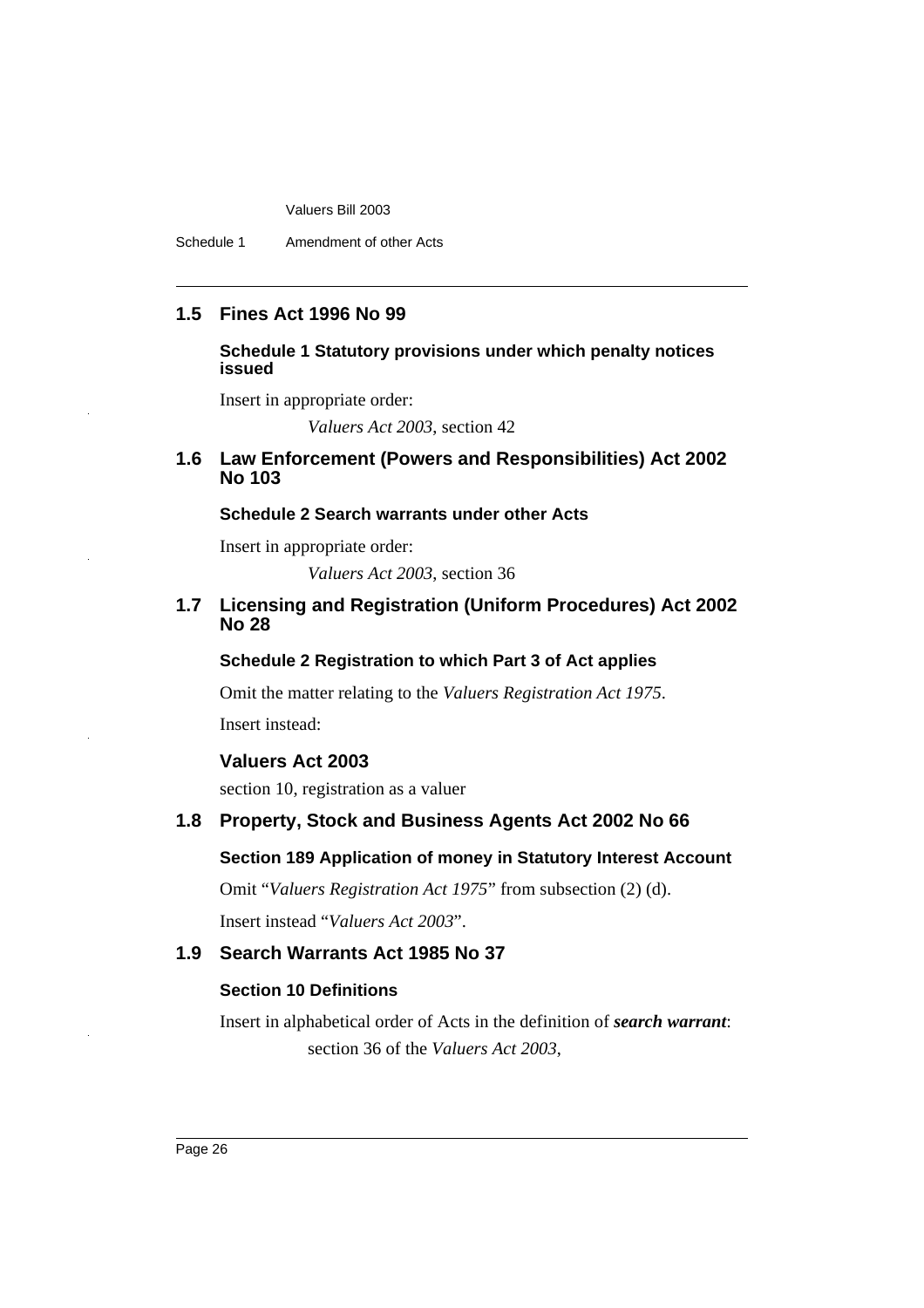Amendment of other Acts **Schedule 1** and the set of the set of the set of the set of the set of the set of the set of the set of the set of the set of the set of the set of the set of the set of the set of the set of the s

# **1.10 Strata Schemes (Freehold Development) Act 1973 No 68**

#### **Section 28QAA Revised schedule of unit entitlements**

Omit "practising real estate valuer registered under the *Valuers Registration Act 1975*" from subsection (4).

Insert instead "registered valuer under the *Valuers Act 2003*".

# **1.11 Strata Schemes (Leasehold Development) Act 1986 No 219**

# **Section 57AAA Revised schedule of unit entitlements**

Omit "practising real estate valuer registered under the *Valuers Registration Act 1975*" from subsection (4).

Insert instead "registered valuer under the *Valuers Act 2003*".

# **1.12 Strata Schemes Management Act 1996 No 138**

#### **Section 183 Order for reallocation of unit entitlements**

Omit "the holder of a current certificate of registration under the *Valuers Registration Act 1975* as a practising real estate valuer" from section 183 (5).

Insert instead "a registered valuer under the *Valuers Act 2003*".

# **1.13 Trustee Act 1925 No 14**

#### **Section 18 Ratio of loan to value**

Omit "*Valuers Registration Act 1975*" from section 18 (2).

Insert instead "*Valuers Act 2003*".

# **1.14 Valuation of Land Act 1916 No 2**

# **Section 13C Contested contracts**

Omit section 13C (4). Insert instead:

- (4) In this section, *qualified person* means:
	- (a) a person who is a registered valuer under the *Valuers Act 2003*, or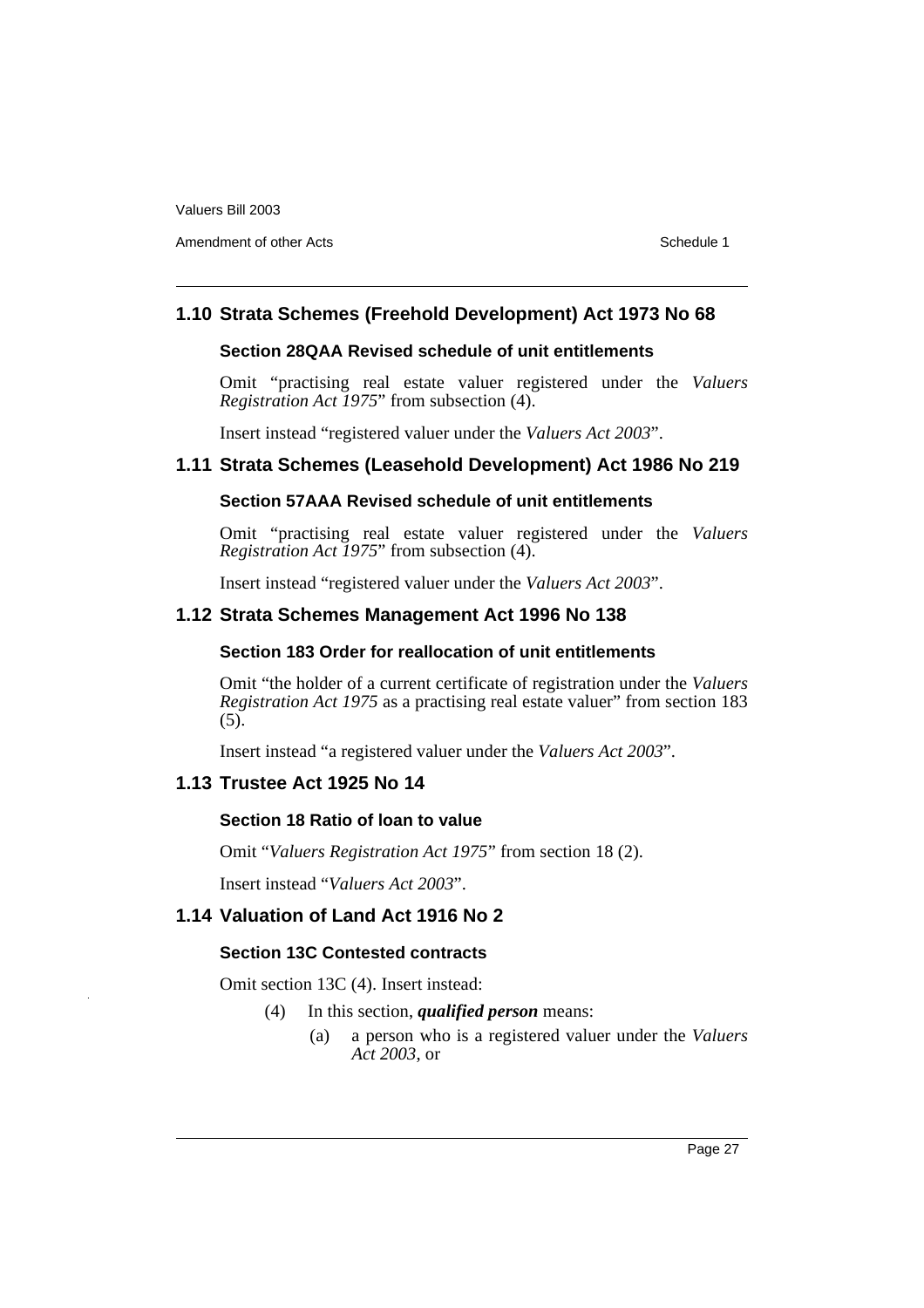Schedule 1 Amendment of other Acts

(b) a corporation in respect of which at least one of its directors or employees is a registered valuer under the *Valuers Act 2003*,

and includes the State Valuation Office and any other public agency within which persons who are registered valuers under the *Valuers Act 2003* are employed.

# **1.15 Valuers Act 2003**

# **[1] Section 36 Search warrants**

Insert "under this Act" after "authorised officer" wherever occurring in section 36 (1) and where firstly occurring in section 36 (2).

# **[2] Section 36 (1) and (2)**

Omit "authorised justice" wherever occurring.

Insert instead "authorised officer within the meaning of the *Law Enforcement (Powers and Responsibilities) Act 2002*".

# **[3] Section 36 (3)**

Omit "Part 3 of the *Search Warrants Act 1985*".

Insert instead "Division 4 of Part 5 of the *Law Enforcement (Powers and Responsibilities) Act 2002*".

### **[4] Section 36 (4)**

Omit the subsection.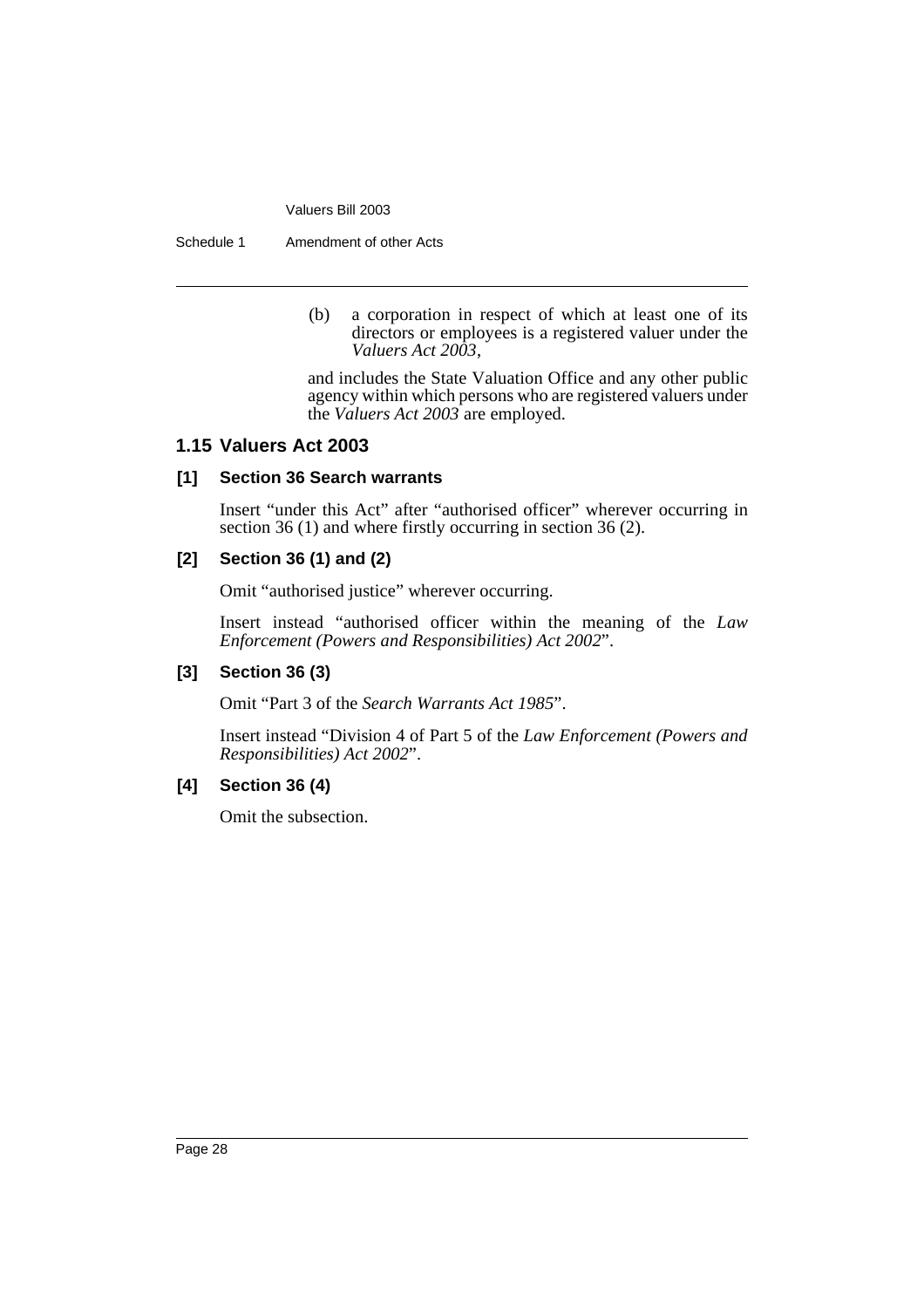Savings and transitional provisions Schedule 2 and transitional provisions Schedule 2 and Schedule 2

# <span id="page-31-0"></span>**Schedule 2 Savings and transitional provisions**

(Section 47)

# **Part 1 Preliminary**

# **1 Regulations**

- (1) The regulations may contain provisions of a savings or transitional nature consequent on the enactment of the following Acts: this Act
- (2) Any such provision may, if the regulations so provide, take effect from the date of assent to the Act concerned or a later date.
- (3) To the extent to which any such provision takes effect from a date that is earlier than the date of its publication in the Gazette, the provision does not operate so as:
	- (a) to affect, in a manner prejudicial to any person (other than the State or an authority of the State), the rights of that person existing before the date of its publication, or
	- (b) to impose liabilities on any person (other than the State or an authority of the State) in respect of anything done or omitted to be done before the date of its publication.

# **Part 2 Provisions consequent on enactment of this Act**

# **2 Definition**

In this Schedule:

*former Act* means the *Valuers Registration Act 1975*.

# **3 Amendments of other Acts**

- (1) A reference to this Act in section 63D (2) (c) of the *Property, Stock and Business Agents Act 1941* or in section 189 (2) (d) of the *Property, Stock and Business Agents Act 2002* is taken to include a reference to the former Act.
- (2) The amendment of a provision of another Act by Schedule 1 to this Act does not affect the operation of the provision in respect of any act or omission before the commencement of the amendment.